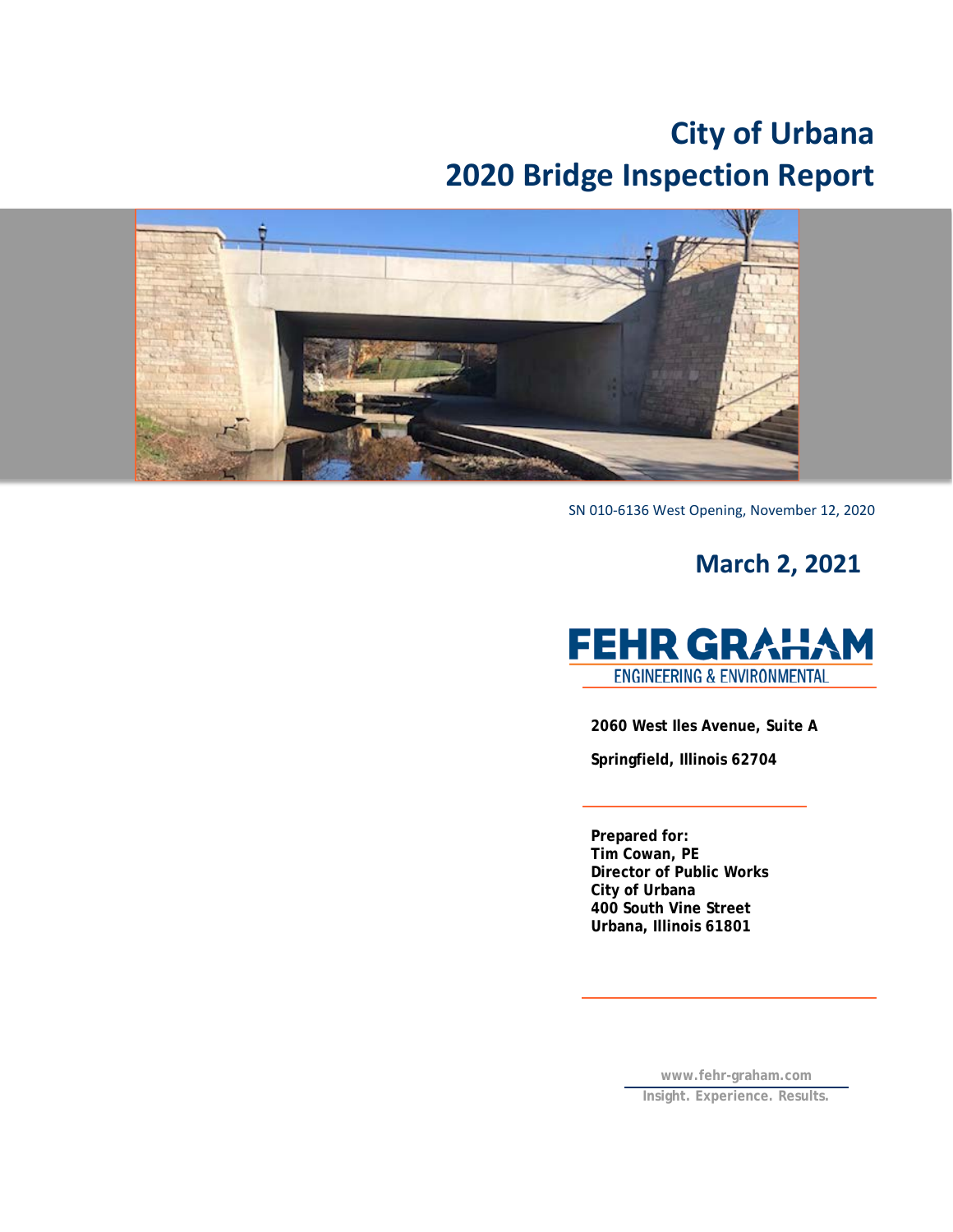| TO: | Tim Cowan, PE                            |
|-----|------------------------------------------|
|     | Director of Public Works, City of Urbana |

**FROM: Mary Coombe Bloxdorf, PE, SE Senior Project Manager, Fehr Graham NBIS Program Manager for City of Urbana**

**DATE: February 26, 2021** 

## **RE: 2020 Biennial Bridge Inspection Executive Summary and Report**

This report is to summarize the 2020 biennial bridge inspections for the City of Urbana. In 2019 the City of Urbana hired Fehr-Graham to manage the inspections of the City owned bridge structures. Mary Coombe Bloxdorf, PE, SE of Fehr-Graham, a certified National Bridge Inspection (NBIS) Program Manager with the Illinois Department of Transportation (IDOT) was designated as the Consultant Program Manager for the City of Urbana. The Urbana Bridge Inspections were performed by Mary in November of 2020 with assistance from Cameron Johns of Fehr Graham. Based on the NBIS guidelines 11 structures over 20' in length were due for routine inspection, 2 of which also required Element Level Inspection. In addition 14 structures under 20' in length were inspected.

## **Structures added from the 2018 Inspection Report**

No additional structures were added.

## **Structures removed from the 2018 Inspection Report**

SN 010-4541, although over 20' in length is not due for inspection again until 2022 so was not inspected.

In addition to the NBIS Inspections performed, Fehr Graham also surveyed bridge openings on the 11 structures over 20' in length that are located over water. The structure cross sections are required to be obtained at intervals of no more than 5 years and are used to monitor scour at the structures. The structure openings will be submitted to the IDOT Bridge Office as required. This is the first time the cross sections have been obtained for these structures.

#### **Conclusions:**

Attached as Exhibit A are the individual structural inspection reports for each structure for your reference. The inspection reports show past and present ratings for each element of the structure and reasoning for any rating change. The following Bridge Report Section summarizes the ratings of each report and includes additional comments for each structure inspected.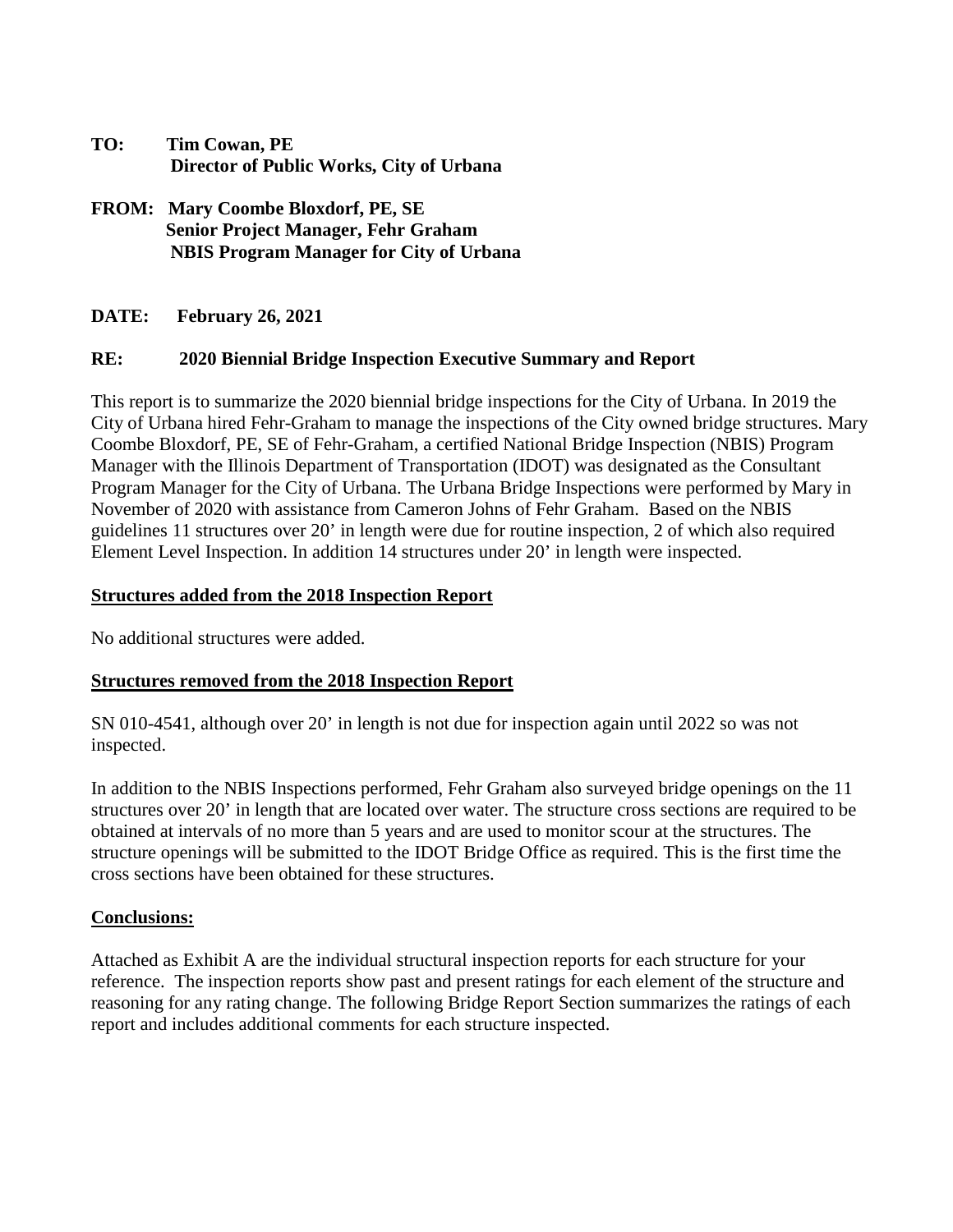## **Bridge Reports**

The following Condition Rating System applies to all structural elements evaluated by this report and is based on the Illinois Highway Information System Structure Information and Procedure Manual (ISIS) coding instructions.

|                   | <b>NBIS CONDITION RATING SYSTEM (TYP)</b> |                                                                                                                                                                                         |  |  |  |
|-------------------|-------------------------------------------|-----------------------------------------------------------------------------------------------------------------------------------------------------------------------------------------|--|--|--|
|                   | <b>Rating</b>                             | <b>Description</b>                                                                                                                                                                      |  |  |  |
|                   | 9                                         | <b>Excellent Condition (New)</b>                                                                                                                                                        |  |  |  |
| Good              | 8                                         | Very Good Condition                                                                                                                                                                     |  |  |  |
|                   | 7                                         | <b>Good Condition</b>                                                                                                                                                                   |  |  |  |
| Satisfactory/Fair | 6                                         | <b>Satisfactory Condition</b>                                                                                                                                                           |  |  |  |
|                   | 5                                         | <b>Fair Condition</b>                                                                                                                                                                   |  |  |  |
|                   | $4*$                                      | Poor Condition                                                                                                                                                                          |  |  |  |
| Poor              | $3*$                                      | <b>Serious Condition</b>                                                                                                                                                                |  |  |  |
|                   | $2*$                                      | <b>Critical Condition</b>                                                                                                                                                               |  |  |  |
|                   | $1*$                                      | <b>Failed Condition</b>                                                                                                                                                                 |  |  |  |
|                   |                                           | * Ratings at these levels indicate that structural analysis should be requested for a final determination of<br>whether application or relaxation of loading restrictions is warranted. |  |  |  |

## **NBIS Qualifying Structures**

The National Bridge Inspection Standards (NBIS) requires bridge inventory and inspection data to be maintained for all structures over 20 feet face to face of abutments on roads maintained by public agencies that are open to the public. The data is collected to insure public safety and to provide information that helps to determine federal funding for replacement and rehabilitation of bridges.

The following 11 city owned structures are currently NBIS qualifying and were due for Inspection in November of 2020. The reports were reported to IDOT electronically through the Illinois Highway Inventory System.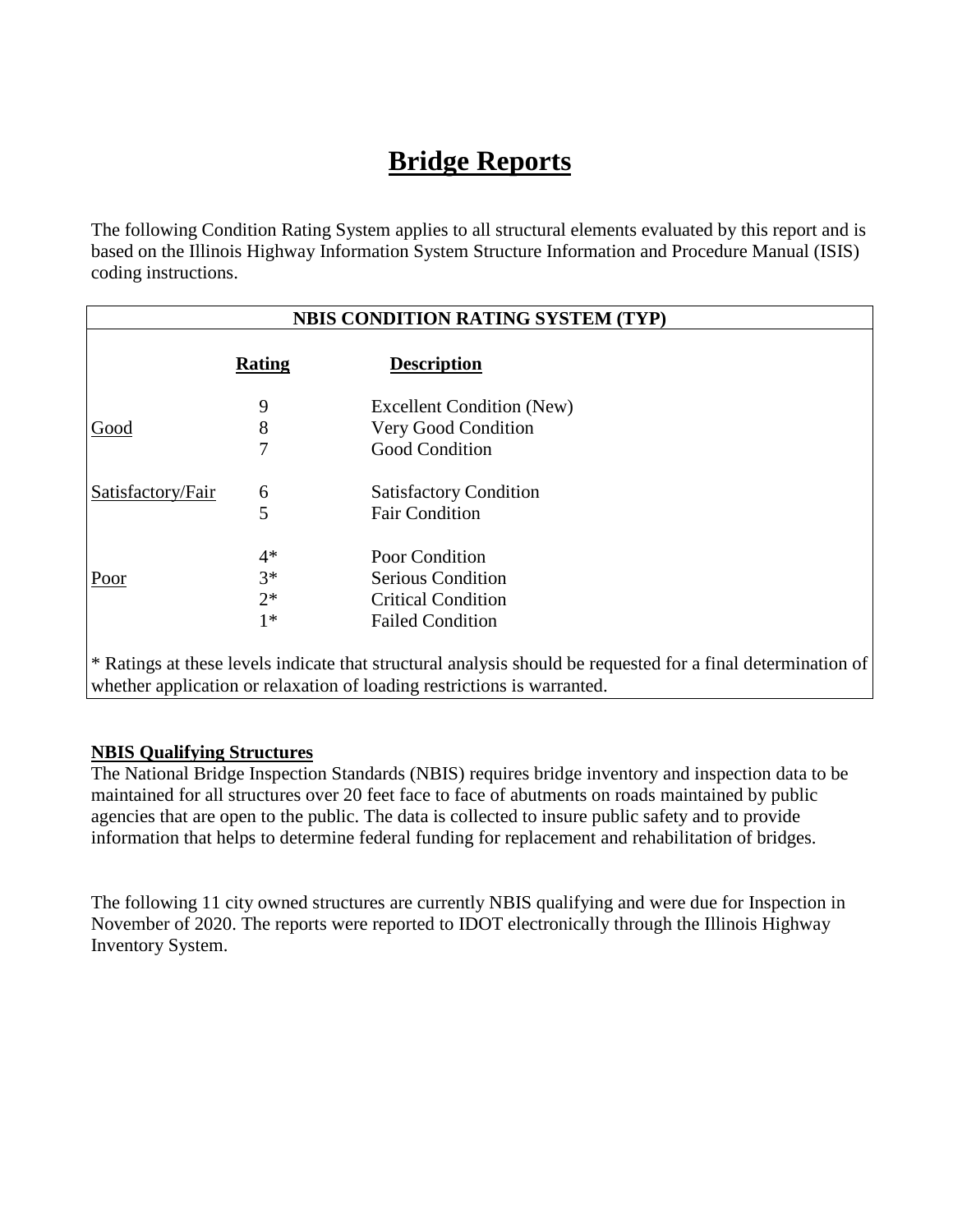## **010-4272 Perkins Road over Un-Named Tributary**

| Element                 | 2018       | 2020       | Comments                                            |
|-------------------------|------------|------------|-----------------------------------------------------|
| Description             | Inspection | Inspection |                                                     |
|                         |            |            |                                                     |
| Deck Cond.              |            | 5          | Same as 59 (match superstructure)                   |
| Superstructure Cond.    |            | 5          | Heavy longitudinal joint leakage                    |
| Substructure Cond.      |            | 6          | West embankment slope eroded full length 2 to 3' in |
|                         |            |            | front of cap $&$ drops 5' vertical                  |
| Culvert Cond.           | N/A        | N/A        |                                                     |
| Channel Cond.           |            |            | Erosion west bank                                   |
| Waterway Adequacy       | 6          | 6          |                                                     |
| Approach Road Alignment | 8          | 8          |                                                     |
|                         |            |            |                                                     |

## Completed Maintenance / Repair Items since last inspection: None noticeable

Recommended Maintenance/Repair Items: Reshape west bank under structure from 5' each side of the structure & cover with riprap. Anchor the riprap into the existing bank at each end and at the channel. Channel cross sections are included at the end of the report for reference.

Comments / Repair History: Deck of bridge was chip sealed in 2010.

Illinois-American Water replaced water pipe that is exposed in upstream channel in 2015. Removed abandoned communication cable along north end of bridge in 2015.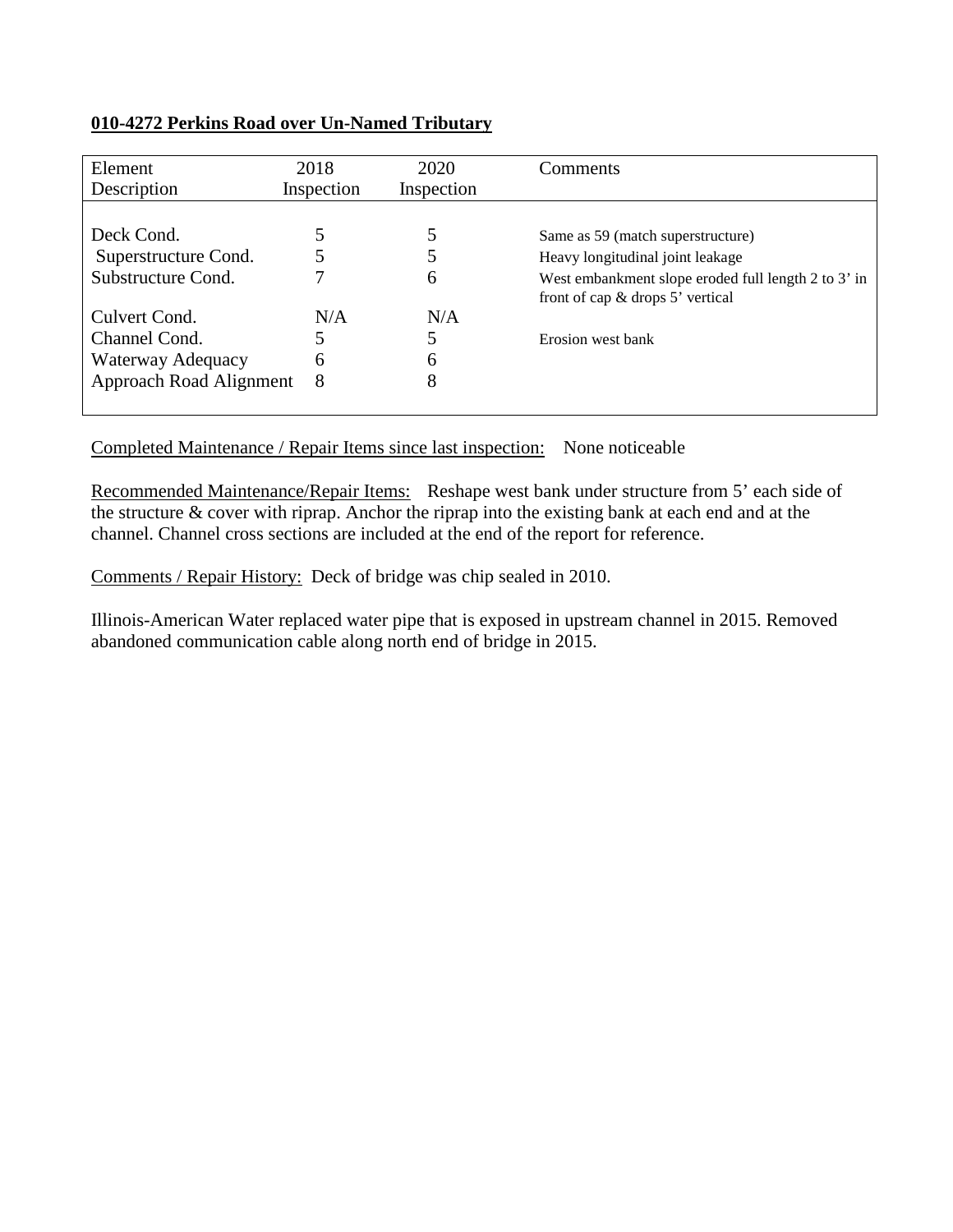## **010-4556 Olympian Drive**

| Element<br>Description  | 2018<br>Inspection | 2020<br>Inspection | Comments |
|-------------------------|--------------------|--------------------|----------|
|                         |                    |                    |          |
| Deck Cond.              | 8                  | 8                  |          |
| Superstructure Cond.    | 8                  | 8                  |          |
| Substructure Cond.      | 8                  | 8                  |          |
| Culvert Cond.           | N/A                | N/A                |          |
| Channel Cond.           | N/A                | N/A                |          |
| Waterway Adequacy       | N/A                | N/A                |          |
| Approach Road Alignment | 8                  | 8                  |          |
|                         |                    |                    |          |

Completed Maintenance / Repair Items since last inspection: None noticeable

Recommended Maintenance/Repair Items: Remove vegetation from the west slope wall.

Comments / Repair History: Built in 2016, this bridge is a 3-span (1 @ 126'6" and 2 @ 72'6") poured 8" concrete deck supported on 48" WEB Plate Girder (Comp. Full Length) with no deck over overlay. The bridge has an 18° skew to the left. It has bituminous coated aggregate slope walls. It has precast bridge approach slabs and HLMR guided expansion bearings, and preformed joint strip seal. The concrete parapet wall is 2'10" tall with a 6' tall chain link with black PVC coating attached to wall. The width of the bridge is 44' face to face of parapet wall.

Hairline (HL) vertical crack noted in the diaphragm  $2<sup>nd</sup>$  bay from the north at the East Abutment. HL longitudinal crack noted bottom of the deck at the center of the  $2<sup>nd</sup>$  bay from the north starting at the east abutment and moving to 1/3 of the span.

HL long. crack noted bottom of deck near the 2<sup>nd</sup> beam from the north near east abutment.

HL vertical cracks noted in west face of east pier crash wall at interior columns & 1 on the east side at the 2nd column from the north.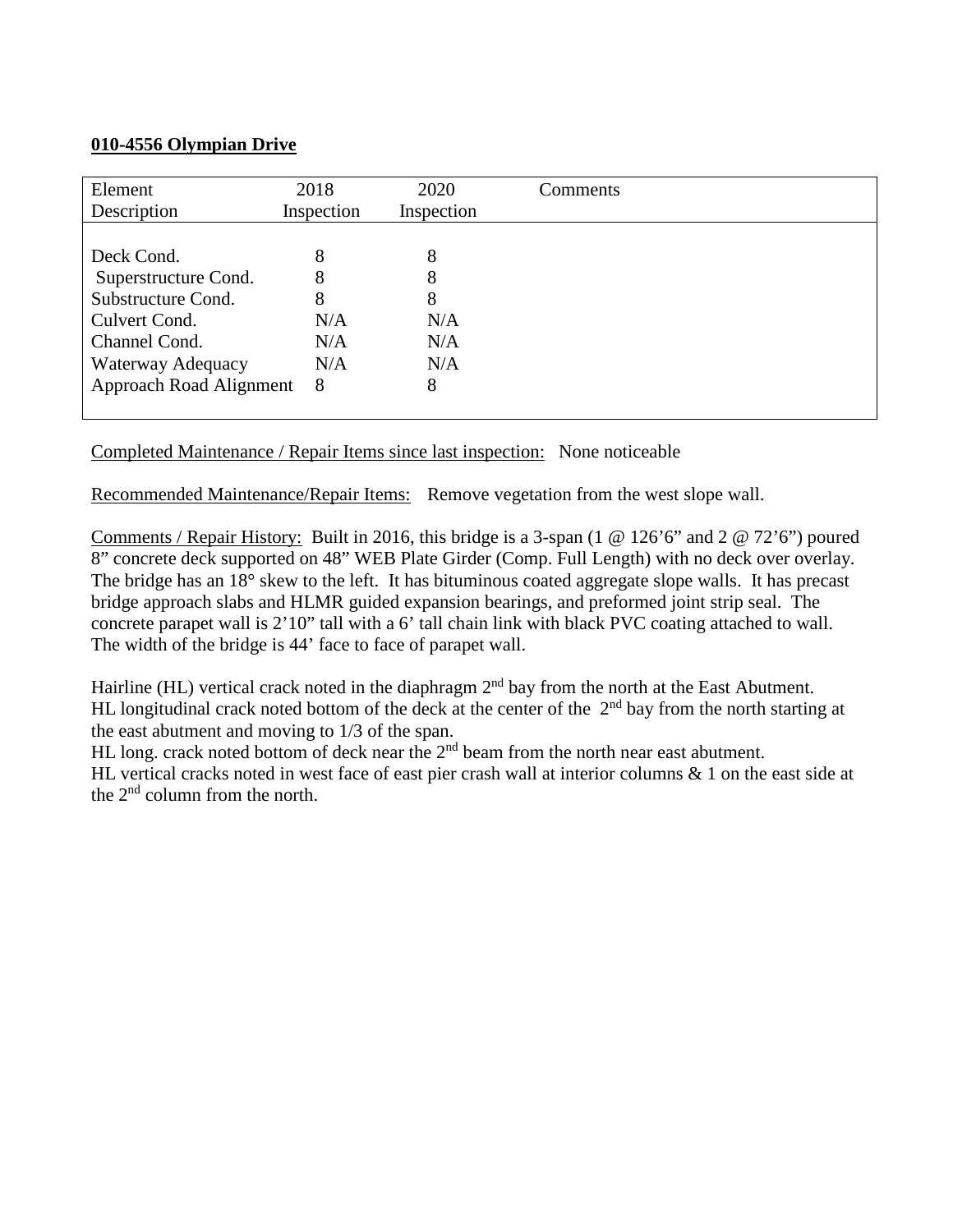| Element<br>Description  | 2018<br>Inspection | 2020<br>Inspection | Comments                             |
|-------------------------|--------------------|--------------------|--------------------------------------|
|                         |                    |                    |                                      |
| Deck Cond.              | 6                  | 6                  | same as 59 (to match superstructure) |
| Superstructure Cond.    | 6                  | 6                  | Light Joint Leakage                  |
| Substructure Cond.      | 6                  | 6                  | Map cracking walls & at corners      |
| Culvert Cond.           | N/A                | N/A                |                                      |
| Channel Cond.           | 7                  | 7                  |                                      |
| Waterway Adequacy       | 8                  | 8                  |                                      |
| Approach Road Alignment | 6                  | 6                  |                                      |
|                         |                    |                    |                                      |

## **010-5900 Crystal Lake Park (Owned by Park District – Inspected by City)**

Completed Maintenance / Repair Items since last inspection: none noticeable

## Recommended Maintenance/Repair Items: None

Comments/Repair History: Rip rap placed at the SE corner of the Bridge in 2001 seems to be holding well. The Park District has added a new swing gate at the SE corner of the bridge, to allow road closure to camp area of the park. Concrete slope wall protection upstream of the structure is beginning to slump, should this bank protection fail, there is a strong possibility of stream erosion behind the abutment wall. Recommend continued monitoring with future inspections.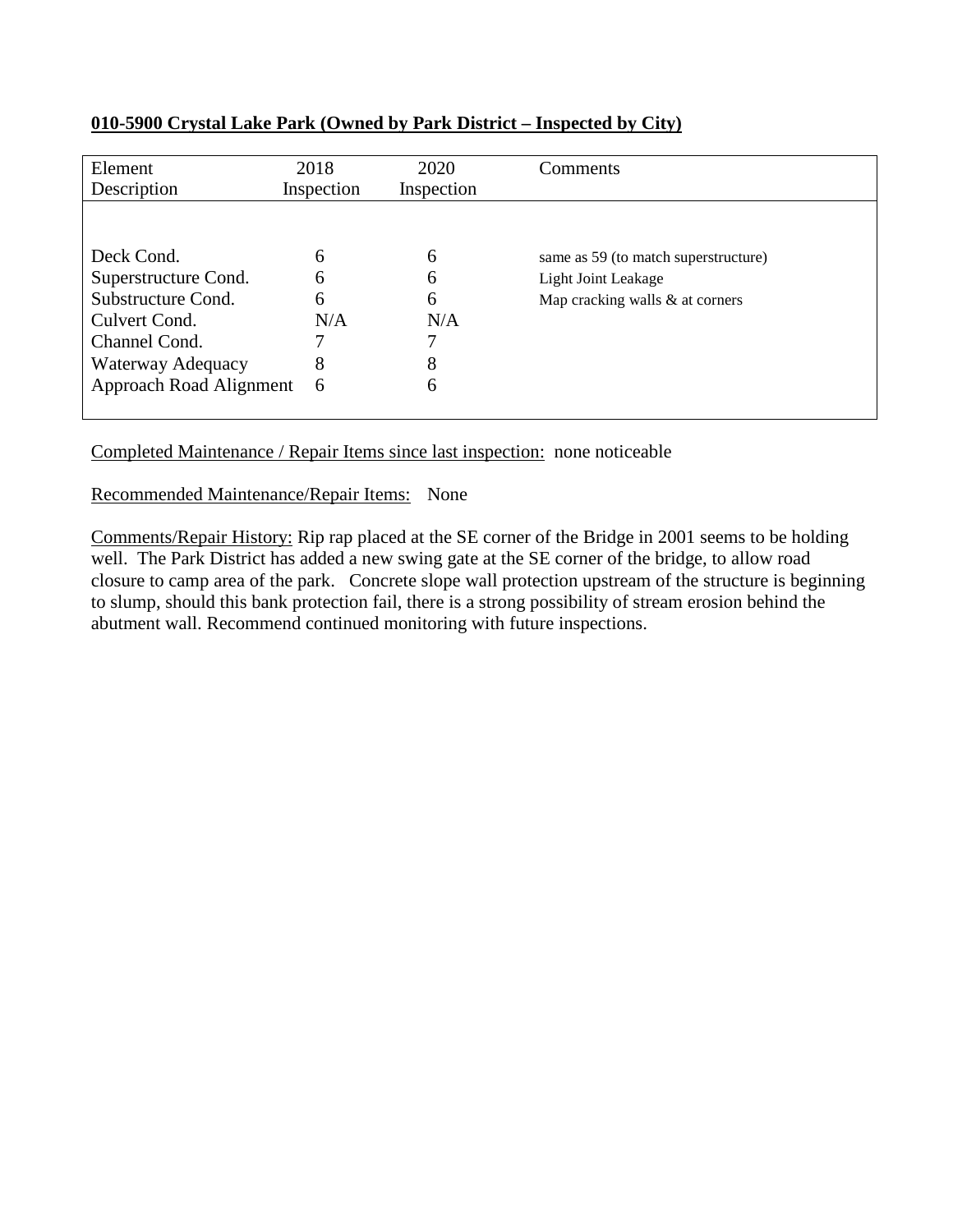## **010-6109 Coler Avenue over the Boneyard Creek**

| Element                 | 2018       | 2020       | Comments                                       |
|-------------------------|------------|------------|------------------------------------------------|
| Description             | Inspection | Inspection |                                                |
|                         |            |            |                                                |
| Deck Cond.              | 4          | 6          | slight map cracking spalling at outside drains |
|                         |            |            | (item was previously miscoded)                 |
| Superstructure Cond.*   | 4          | 3          | spalls & delaminations along many beam legs    |
|                         |            |            | & end 4' of several beams                      |
| Substructure Cond.      | 7          | 7          |                                                |
| Culvert Cond.           | N/A        | N/A        |                                                |
| Channel Cond.           | 8          | 8          |                                                |
| Waterway Adequacy       | 7          | 7          |                                                |
| Approach Road Alignment | 8          | 8          |                                                |

\*Due to the coding of 4 at the last inspection IDOT staff inspected and analyzed the structure at the end of 2018. No reduction of loading was deemed necessary. The structure Inventory Rating and Operating Rating were calculated to be 0.88 and 1.48 respectively. No load reduction was required due to the Operating Rating greater than 1. The current inspection coding of 3 more accurately coincides with the IDOT inspection notes.

#### Completed Maintenance / Repair Items since last inspection: none noticeable

Recommended Maintenance/Repair Items: Clean deck drains, apply herbicide on the chain link fence areas within ROW to avoid visibility issues

Comments / Repair History: Pedestrian sidewalk structures are separate from the main bridge and are in good condition with no noteworthy defects. Epoxy curb patching performed in 1999 has held up very well. Guardrails were removed, sandblasted and repainted in 1999 – east rail is showing 75% rust staining, west rail is 10% rust stained, paint has not chipped or peeled but paint system doesn't seem very effective. Previous superstructure shotcrete repairs performed in 1996 appear in generally good condition. Concrete knee walls at base of sheet piling constructed in 1997 have held up very well.

Approach sidewalks at NE, SE & SW corners were slab jacked to correct settlement problems in summer 2005.

Removed loose concrete from bottom of deck and superstructure in 2008. Patched these areas with polymer modified concrete. Sodemann and Associates (now Fehr Graham) analyzed chloride damage and spalls discovered during concrete removal activities. It was determined that the chloride damage and spalls did not affect the load carrying capacity of the structure.

Sodemann and Associates (now Fehr Graham) performed corrosion testing of the steel sheet piling in 2007 and determined that the sheet piling had adequate section thickness. Applied reflectors to guard rail to aid motorist visibility of railings in 2009.

Replaced curb flumes on the NW, SW, and NE corners of the bridge with new storm sewer inlets and storm sewer.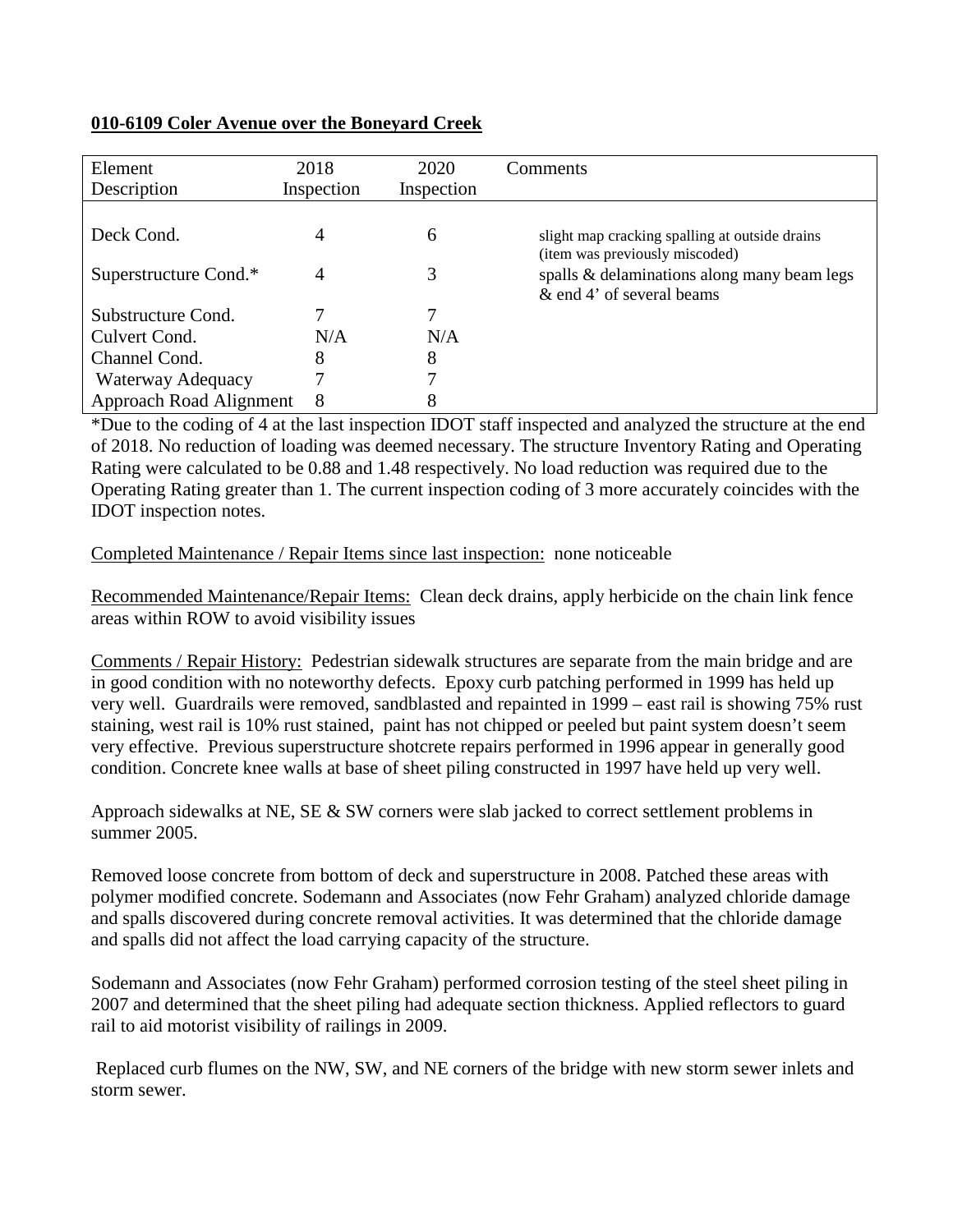## **010-6110 Springfield Avenue over the Boneyard Creek**

| Element<br>Description         | 2018<br>Inspection | 2020<br>Inspection | Comments                                        |
|--------------------------------|--------------------|--------------------|-------------------------------------------------|
|                                |                    |                    |                                                 |
| Deck Cond.                     | N/A                | N/A                |                                                 |
| Superstructure Cond.           | N/A                | N/A                |                                                 |
| Substructure Cond.             | N/A                | N/A                |                                                 |
| Culvert Cond.                  | 6                  | 6                  | Multiple vertical cracks in walls with leaching |
| Channel Cond.                  | 8                  | 8                  |                                                 |
| Waterway Adequacy              | 6                  | 6                  |                                                 |
| <b>Approach Road Alignment</b> | 8                  | 8                  |                                                 |

Completed Maintenance / Repair Items since last inspection: None

Recommended Maintenance/Repair Items: None

Comments / Repair History:

Repainted fence posts and replaced chain link fence at North side of this structure in fall of 2006.

Removed loose concrete from bottom deck and sides of culvert in 2008. Patched these areas with polymer modified concrete.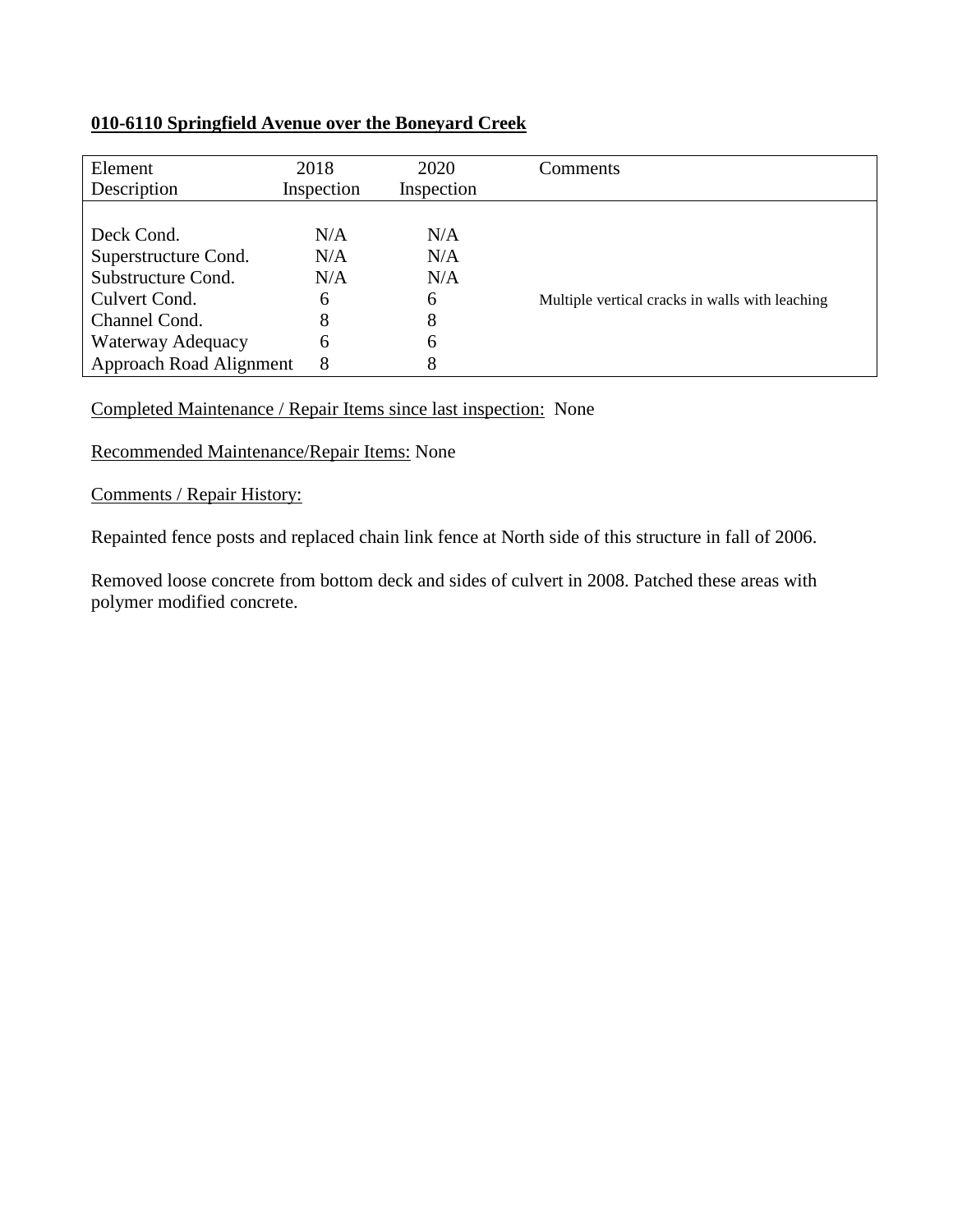## **010-6114 Griggs Street over the Boneyard Creek**

| Element<br>Description  | 2018<br>Inspection | 2020<br>Inspection | Comments |
|-------------------------|--------------------|--------------------|----------|
|                         |                    |                    |          |
| Deck Cond.              | N/A                | N/A                |          |
| Superstructure Cond.    | N/A                | N/A                |          |
| Substructure Cond.      | N/A                | N/A                |          |
| Culvert Cond.           | 6                  | 6                  |          |
| Channel Cond.           | 8                  | 8                  |          |
| Waterway Adequacy       | 8                  | 8                  |          |
| Approach Road Alignment | 8                  | 8                  |          |
|                         |                    |                    |          |

#### Completed Maintenance / Repair Items since last inspection: None

#### Recommended Maintenance/Repair Items: None

#### Comments / Repair History:

Curb & gutter at SE corner of structure was replaced in 2006 removing water ponding concern at this approach corner. All four deck drains were retrofitted with steel drain extensions and sealed to the deck in 2004 to help reduce water/ chloride damage on the top slab of the culvert

Asphalt overlay on culvert was resurfaced in 2014. Parapets, sidewalks, drains, and curbs were removed and replaced in 2014. A scenic overlook was added to the north end of the bridge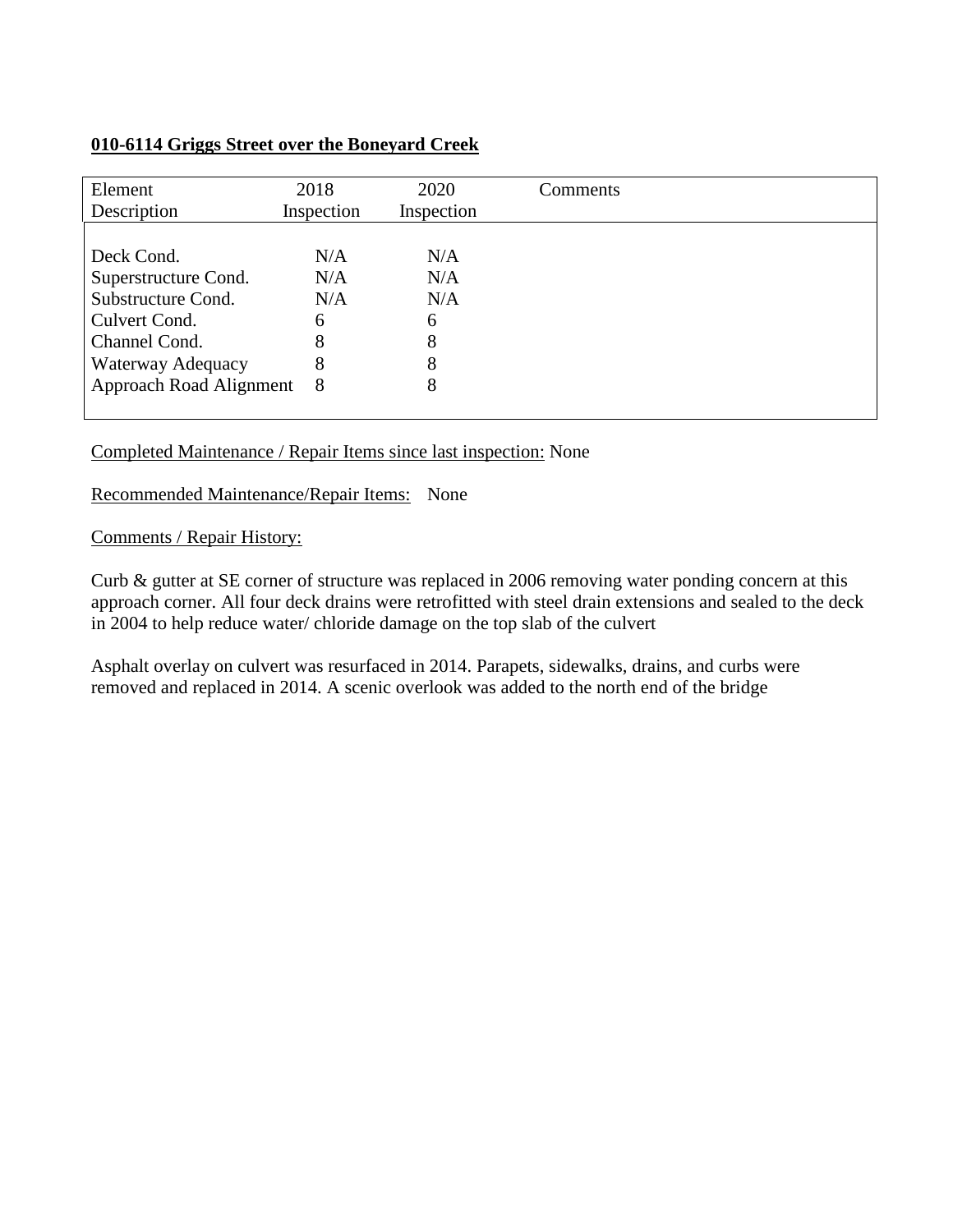## **010-6118 Broadway Avenue over the Boneyard Creek**

| Element<br>Description  | 2018<br>Inspection | 2020<br>Inspection | Comments                                         |
|-------------------------|--------------------|--------------------|--------------------------------------------------|
|                         |                    |                    |                                                  |
| Deck Cond.              | N/A                | N/A                |                                                  |
| Superstructure Cond.    | N/A                | N/A                |                                                  |
| Substructure Cond.      | N/A                | N/A                |                                                  |
| Culvert Cond.           | 6                  | 5                  | Heavy map cracking & leaching bottom of slab at  |
|                         |                    |                    | center w/longitudinal leaching crack full length |
| Channel Cond.           |                    |                    |                                                  |
| Waterway Adequacy       |                    |                    |                                                  |
| Approach Road Alignment | 8                  | 8                  |                                                  |

Completed Maintenance / Repair Items since last inspection: None noticeable

Recommended Maintenance/Repair Items: None

Comments / Repair History: Epoxy re-surfaced sidewalks and curbs in 2002, look great. Culvert was bituminous overlaid in 2002, looks good.

Illinois American Water repaired water main leak near the NW corner of the structure in 2005 eliminating water inflow around watermain utility, crossing through abutment wall.

Removed loose concrete from bottom deck and sides of culvert in 2008. Patched these areas with polymer modified concrete

Repaired approach pavement at NE corner of structure had settled 2" +/-. Broken storm sewer was reason for the settled pavement. Storm sewer was repaired in 2007.

Asphalt overlay on deck was resurfaced in 2013. Parapets, sidewalks, drains, and curbs were removed and replaced in 2013.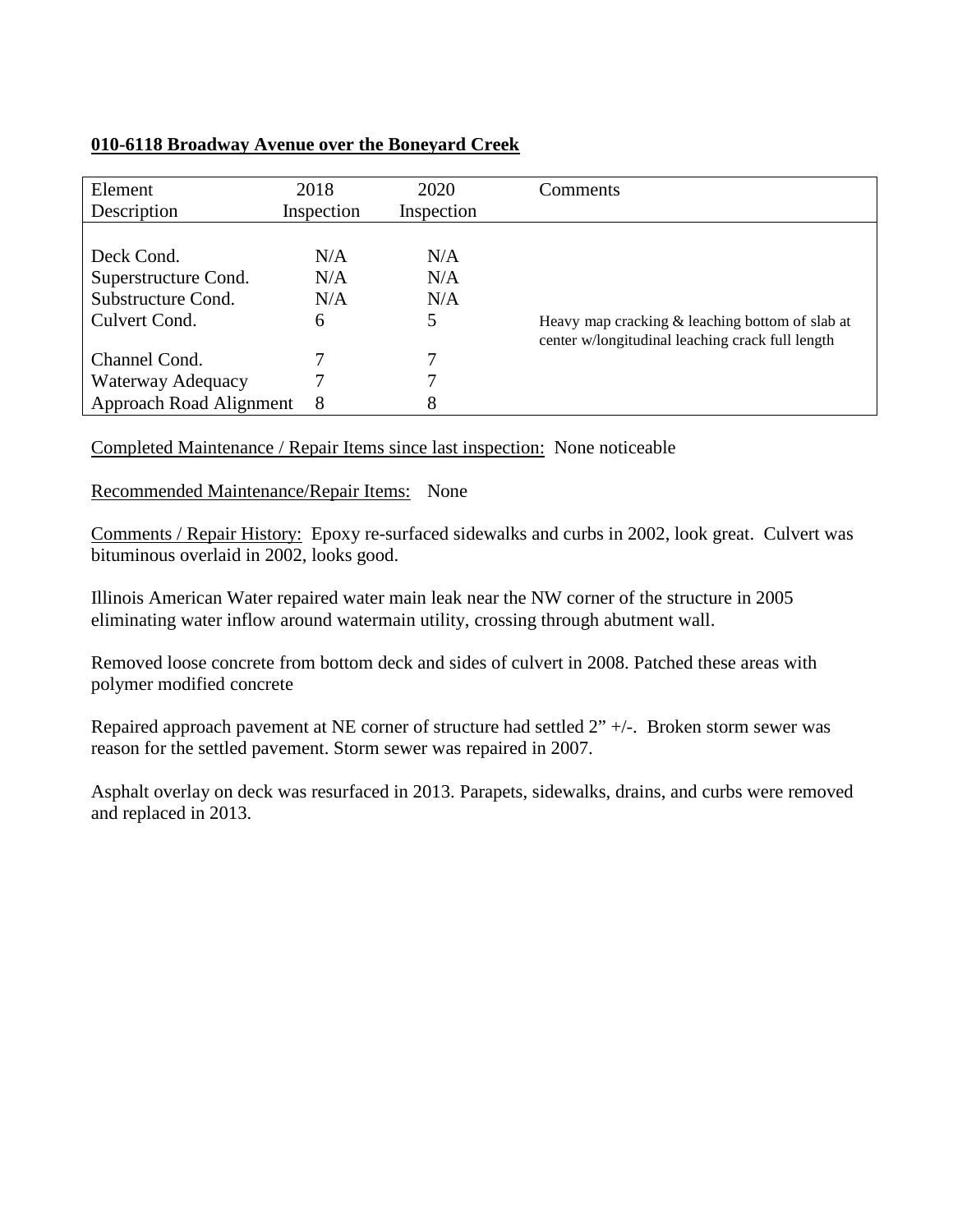## **010-6128 Broadway Avenue over the Saline Branch**

| Element                 | 2018       | 2020       | Comments                                                                                        |
|-------------------------|------------|------------|-------------------------------------------------------------------------------------------------|
| Description             | Inspection | Inspection |                                                                                                 |
|                         |            |            |                                                                                                 |
| Deck Cond.              |            | 5          | Same as 59 (superstructure)                                                                     |
| Superstructure Cond.    |            | 5          | spall at S. end 4 <sup>th</sup> bm from west with exposed                                       |
|                         |            |            | strands                                                                                         |
| Substructure Cond.      |            | 4          | Spalls & delaminated concrete bottom & sides most<br>pier bays, $> 10\%$ loss in some locations |
| Culvert Cond.           | N/A        | N/A        |                                                                                                 |
| Channel Cond.           |            |            |                                                                                                 |
| Waterway Adequacy       | 8          | 8          |                                                                                                 |
| Approach Road Alignment | 8          | 8          |                                                                                                 |

Completed Maintenance / Repair Items since last inspection: none noticeable

Recommended Maintenance/Repair Items: Consideration of concrete repairs at the piers is recommended to protect reinforcement from deterioration.

Comments / Repair History: Rip rap monitoring on the north bank is showing some loss of rip-rap.

Bridge was overlaid with a new bituminous wearing surface over a new waterproofing membrane in fall 2005. Approach sidewalks at the NE & SE corners of the structure were repaired or replaced in 2004 by Public Works Operations Division; this seems to have been successful in reducing the water runoff to the NE abutment.

Boiler slag seal coat applied in 2016.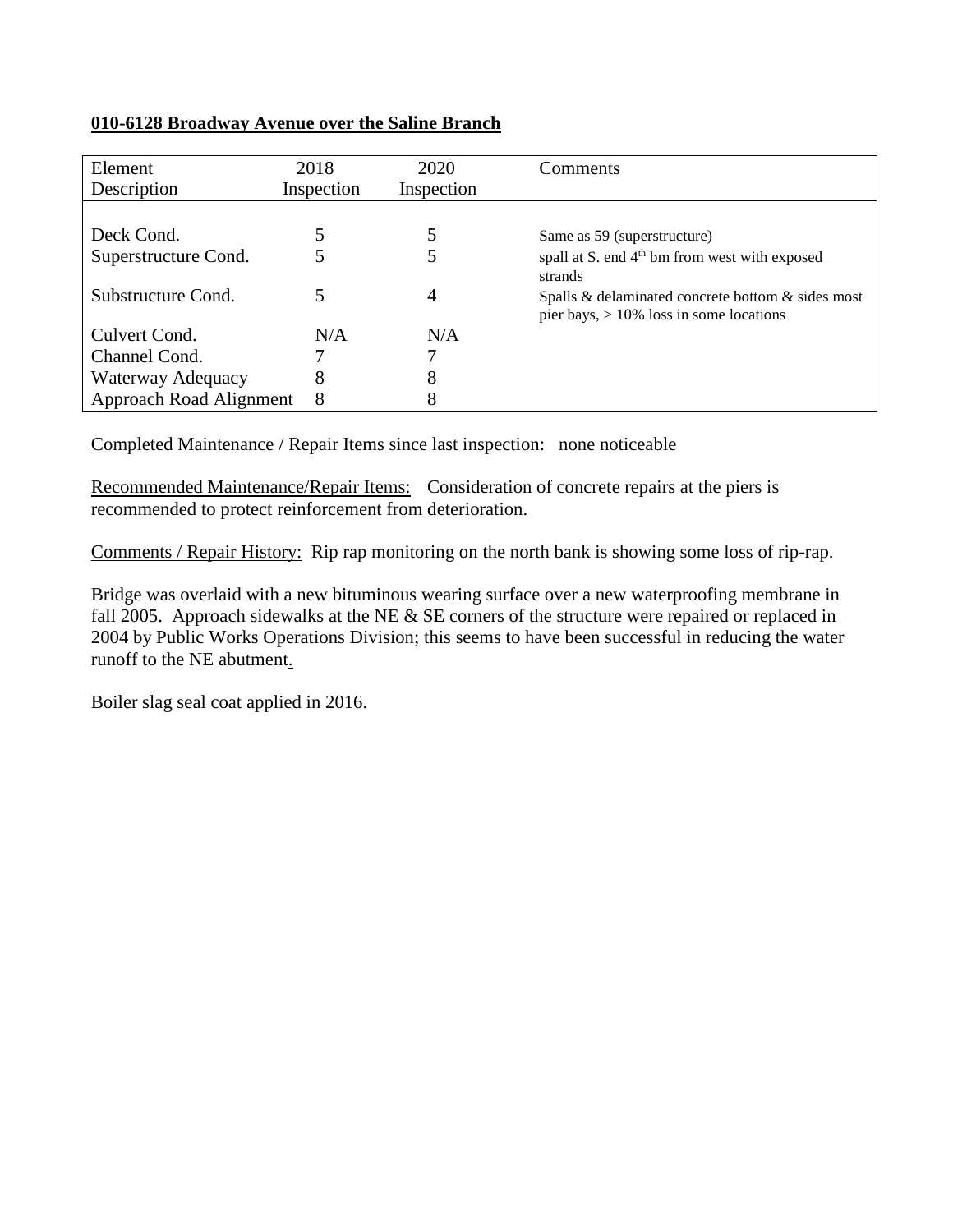#### **010-6129 Somer Road over the Saline Branch**

| Element                 | 2018       | 2020       | Comments                                                         |
|-------------------------|------------|------------|------------------------------------------------------------------|
| Description             | Inspection | Inspection |                                                                  |
|                         |            |            |                                                                  |
| Deck Cond.              | 6          | 6          |                                                                  |
| Superstructure Cond.    | 6          | 6          |                                                                  |
| Substructure Cond.      | 7          | 5          | spall across bottom of east pier cap at center of $2nd$ bay from |
|                         |            |            | the south exposing 1 stirrup. Spall on east face of the west     |
|                         |            |            | pier cap under the north beam                                    |
| Culvert Cond.           | N/A        | N/A        |                                                                  |
| Channel Cond.           |            | 6          | the west slope is sloughed to 1:1 slope midway to the west       |
|                         |            |            | pier-with concrete slurry covering riprap                        |
| Waterway Adequacy       | 8          | 8          |                                                                  |
| Approach Road Alignment | 8          | 8          |                                                                  |

Completed Maintenance / Repair Items since last inspection: none noticeable

Recommended Maintenance/Repair Items: None

Comments / Repair History: A construction pop out affecting one box beam component of the superstructure was repaired by Public Works Operations in 2002 with epoxy caulk. This area still looks good and seems to have been an effective repair for the situation. An 8 degree skew of the west piers to the channel results in debris trap and accumulation on the west concrete slope wall, recommend continued monitoring for possible future maintenance needs.

Bank erosion noted in 2004 near the NE corner of the structure seems to have been repaired by others and new storm water detention basin has eliminated source of erosion damage.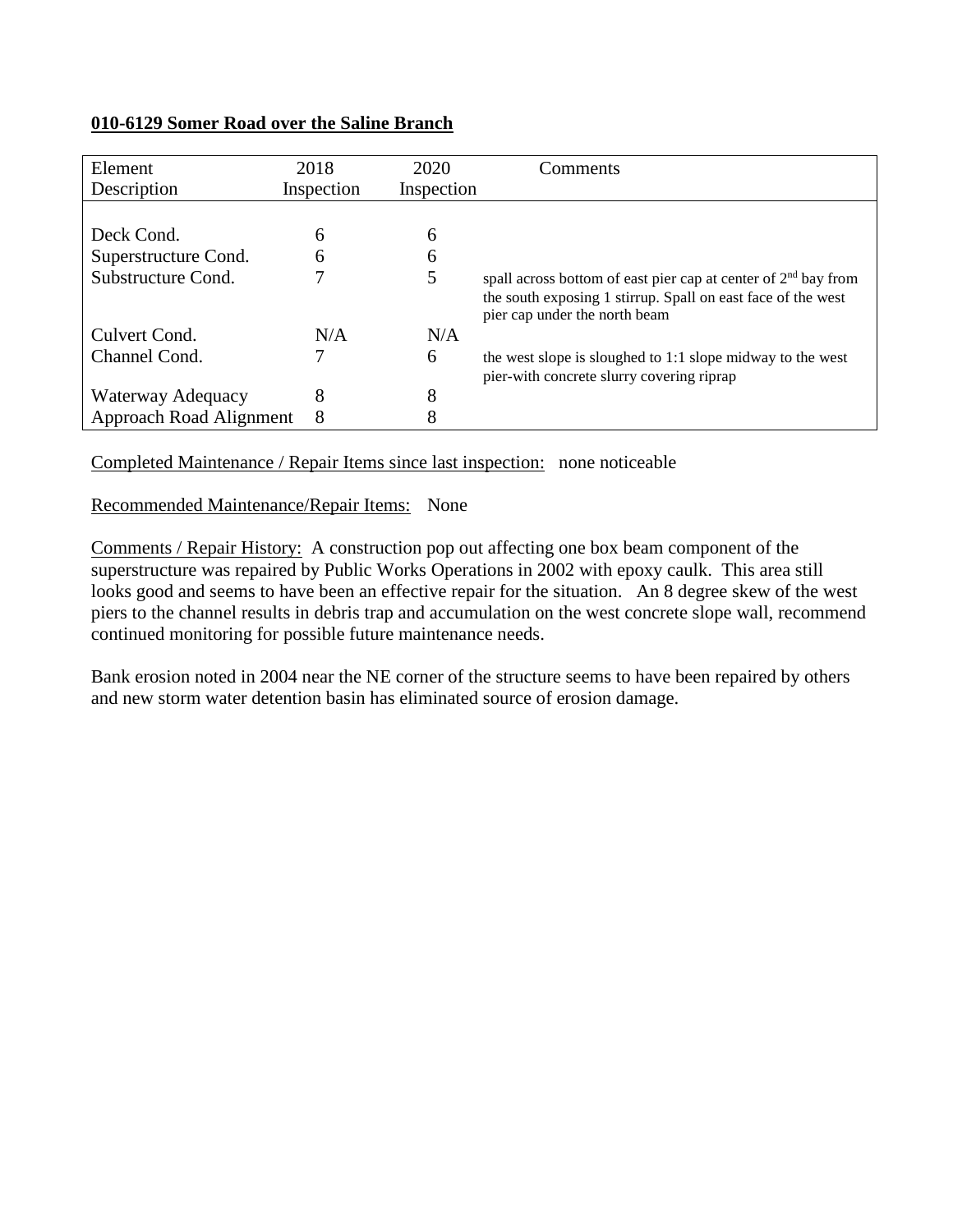## **010-6130 North Lincoln Avenue over the Saline Branch**

| Element                   | 2018       | 2020       | Comments |
|---------------------------|------------|------------|----------|
| Description               | Inspection | Inspection |          |
|                           |            |            |          |
| Deck Cond.                | 8          | 8          |          |
| Superstructure Cond.      | 8          | 8          |          |
| Substructure Cond.        | 8          | 8          |          |
| Culvert Cond.             | N/A        | N/A        |          |
| Channel Cond.             | 8          | 8          |          |
| Waterway Adequacy         | 8          | 8          |          |
| Approach Road Alignment 8 |            | 8          |          |
|                           |            |            |          |

## Completed Maintenance / Repair Items since last inspection: None noticeable

Recommended Maintenance/Repair Items: None

Comments / Repair History: Shotcrete slope wall protection on the N & S banks does not seemed to be toed in below the normal channel flow – recommend continued monitoring for possible undercutting.

Structure was constructed in 2003/2004.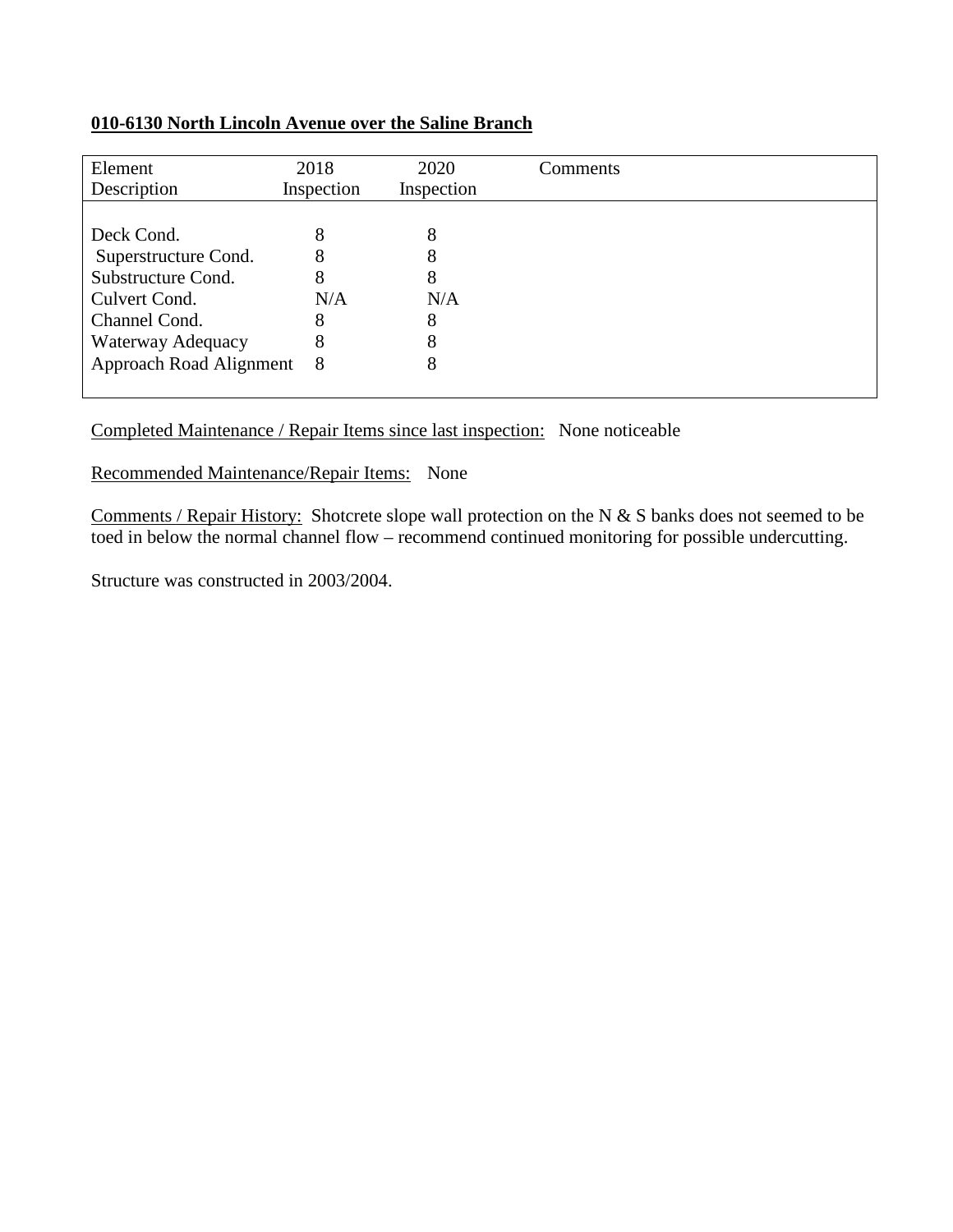## **010-6136 Race Street Bridge over the Boneyard Creek**

| Element<br>Description    | 2018<br>Inspection | 2020<br>Inspection | Comments |
|---------------------------|--------------------|--------------------|----------|
|                           |                    |                    |          |
| Deck Cond.                | 8                  | 8                  |          |
| Superstructure Cond.      | 8                  | 8                  |          |
| Substructure Cond.        | 8                  | 8                  |          |
| Culvert Cond.             | N/A                | N/A                |          |
| Channel Cond.             |                    | Q                  |          |
| Waterway Adequacy         | 9                  | Q                  |          |
| Approach Road Alignment 8 |                    | 8                  |          |

Completed Maintenance / Repair Items since last inspection: None noticeable

Recommended Maintenance/Repair Items: Repair detached corner of Stone Fascia at bottom northwest corner.

Comments / Repair History:

New bridge constructed in 2013.

Slab jacked approach pavement in 2015 to eliminate settlement bump.

Replaced approach pavements in 2018 to eliminate settlement bumps.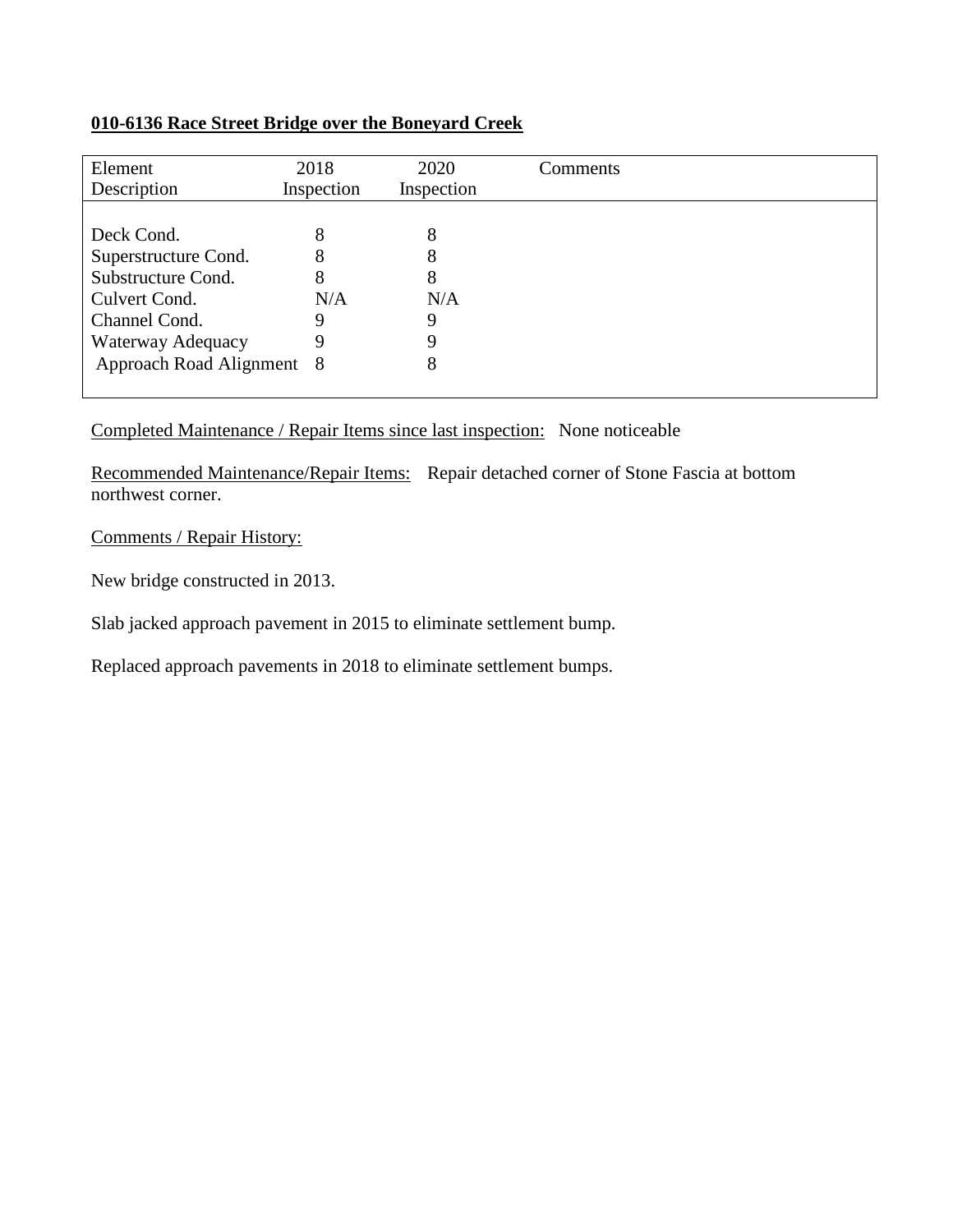## **Non-NBIS Structures**

Non-NBIS structures are considered local structures and do not meet the NBIS (National Bridge Inspection Standards) requirement for 20 feet face to face of abutments however they are generally still on roads or public spaces maintained by public agencies. The structures were inspected to the same standard as qualifying (NBIS) structures and results maintained in a bridge file but these structures are not reported to IDOT unless there is a concern.

The following 14 structures that are currently Non-NBIS qualifying were inspected in November 2020.

| Element                 | 2018       | 2020       | Comments                                            |
|-------------------------|------------|------------|-----------------------------------------------------|
| Description             | Inspection | Inspection |                                                     |
| Deck Cond.              | N/A        | N/A        | 2' width of main reinforcement exposed at center of |
| Superstructure Cond.    | N/A        | N/A        |                                                     |
| Substructure Cond.      | N/A        | N/A        |                                                     |
| Culvert Cond.           | 5          | 5          |                                                     |
| Channel Cond.           | 8          | 8          | west end. Up to 20% section loss to 1 main rebar    |
| Waterway Adequacy       | 8          | 8          |                                                     |
| Approach Road Alignment | 8          | 8          |                                                     |

## **010-6104 Mathews Avenue over the Boneyard Creek**

Completed Maintenance / Repair Items since last inspection: None noticeable

Recommended Maintenance/Repair Items: None

Comments / Repair History: This structure was surface "dressed up" and added onto in 2001 by the University of Illinois Boneyard Improvements Project, the new areas look great; however the old culvert below the surface is in fair condition. The structure has been previously patched with a mortar type product and patches seem to be holding however continued deterioration is evidenced by areas of spalling concrete with some exposed reinforcing.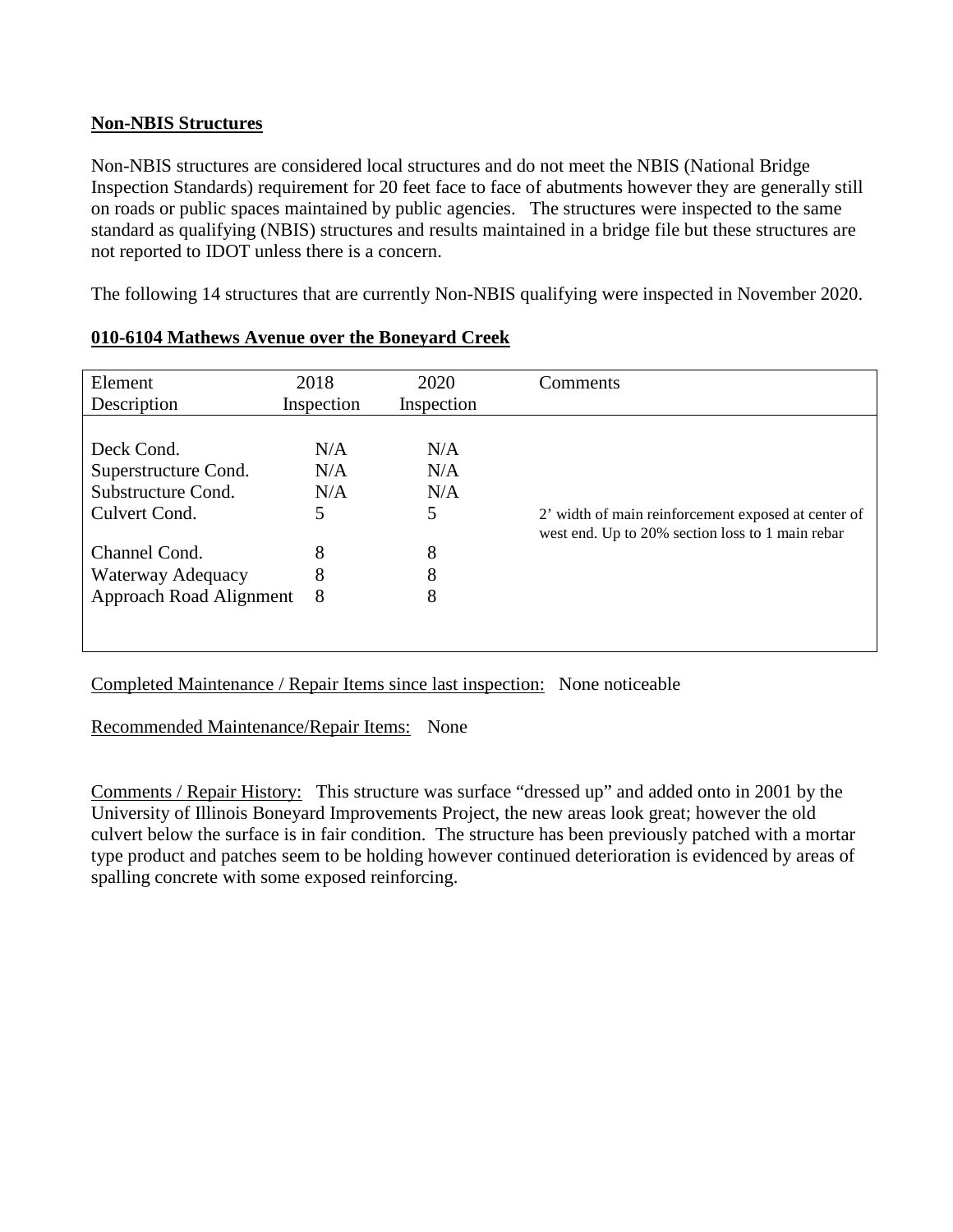## **010-6105 Goodwin Avenue over the Boneyard Creek**

| Element<br>Description    | 2018<br>Inspection | 2020<br>Inspection | Comments |
|---------------------------|--------------------|--------------------|----------|
|                           |                    |                    |          |
| Deck Cond.                | 6                  | 6                  |          |
| Superstructure Cond.      | 6                  | 6                  |          |
| Substructure Cond.        |                    |                    |          |
| Culvert Cond.             | N/A                | N/A                |          |
| Channel Cond.             | 8                  | 8                  |          |
| Waterway Adequacy         | 8                  | 8                  |          |
| Approach Road Alignment 8 |                    | 8                  |          |
|                           |                    |                    |          |

## Completed Maintenance / Repair Items since last inspection: None noticeable

## Recommended Maintenance/Repair Items: None

Comments / Repair History: Tunnel was added onto the west side of this structure by the University of Illinois in 2003. Bituminous overlay was installed in 2009.

Repaired deteriorated sidewalk and curb in 2016.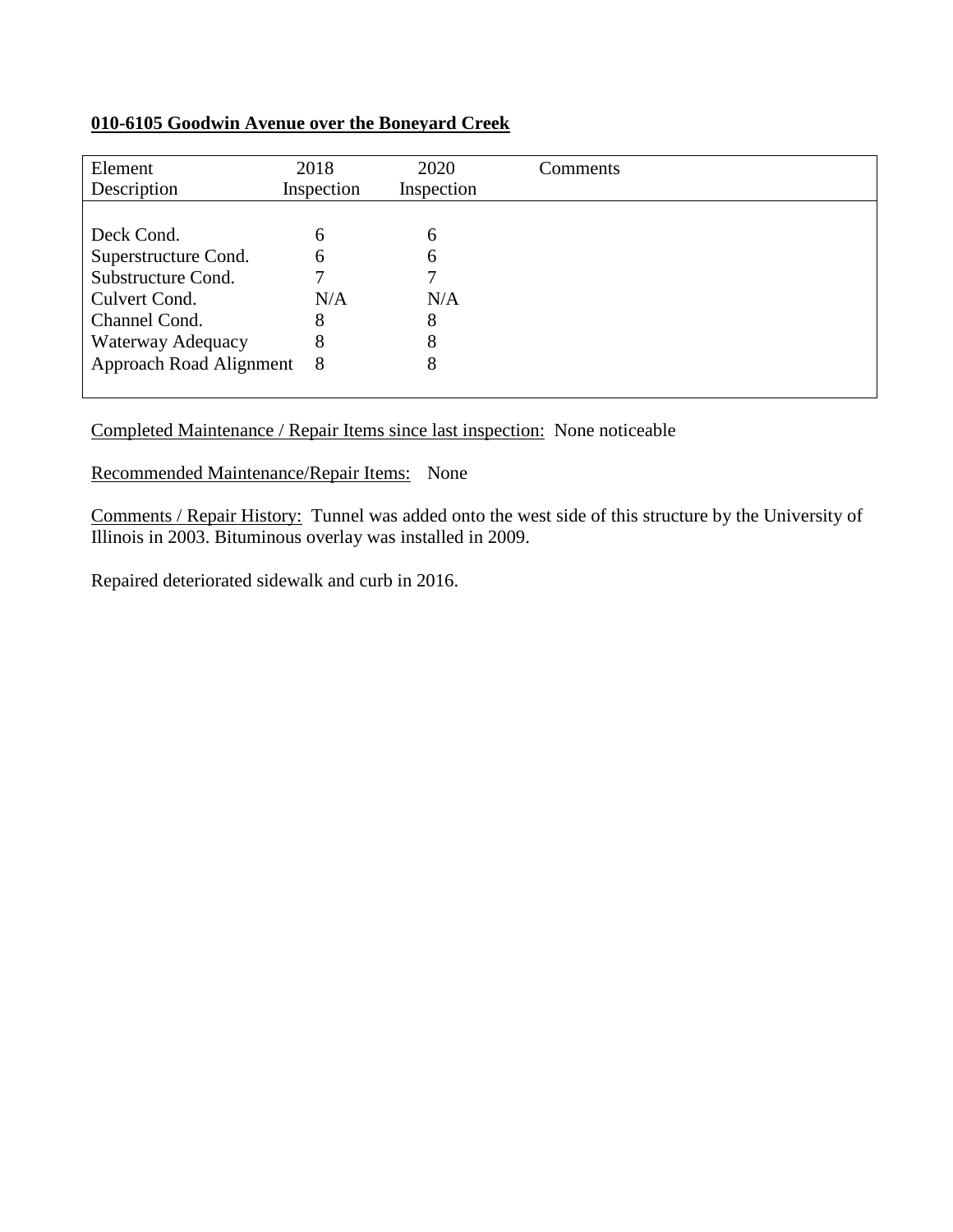| 010-6106 Gregory Street over the Boneyard Creek |  |
|-------------------------------------------------|--|
|                                                 |  |

| Element<br>Description         | 2018<br>Inspection | 2020<br>Inspection | Comments |
|--------------------------------|--------------------|--------------------|----------|
|                                |                    |                    |          |
| Deck Cond.                     | N/A                | N/A                |          |
| Superstructure Cond.           | N/A                | N/A                |          |
| Substructure Cond.             | N/A                | N/A                |          |
| Culvert Cond.                  | 8                  | 8                  |          |
| Channel Cond.                  | 8                  | 8                  |          |
| Waterway Adequacy              | 8                  | 8                  |          |
| <b>Approach Road Alignment</b> | -7                 | 7                  |          |
|                                |                    |                    |          |

Completed Maintenance / Repair Items since last inspection: None noticeable

Recommended Maintenance/Repair Items: None

Comments / Repair History: Structure was replaced and the channel reconstructed and deepened by the University of Illinois in 2001.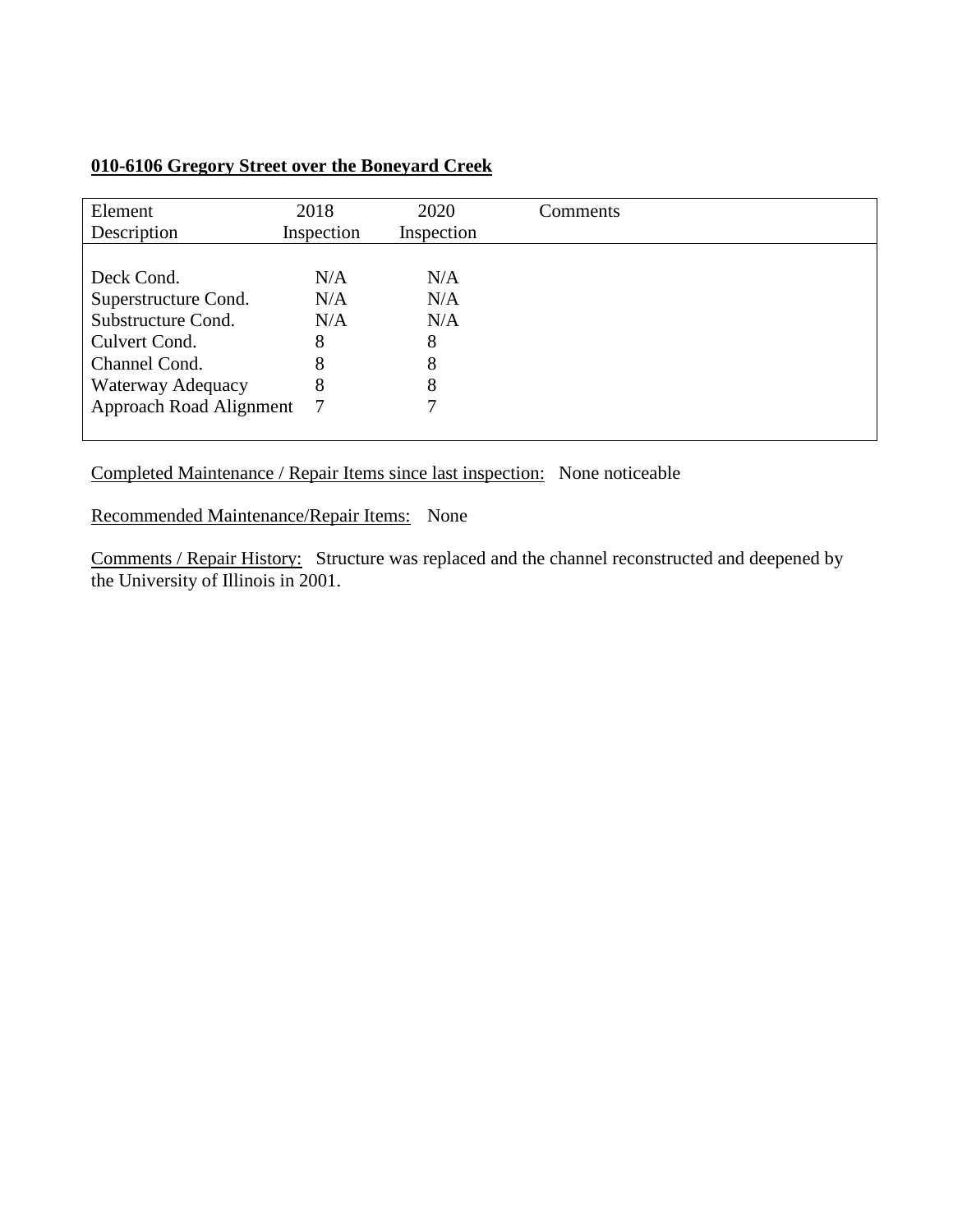## **010-6107 Lincoln Avenue over the Boneyard Creek**

| Element<br>Description         | 2018<br>Inspection | 2020<br>Inspection | Comments                                                                                                                                                        |
|--------------------------------|--------------------|--------------------|-----------------------------------------------------------------------------------------------------------------------------------------------------------------|
|                                |                    |                    |                                                                                                                                                                 |
| Deck Cond.                     |                    |                    |                                                                                                                                                                 |
| Superstructure Cond.           |                    | 4                  | 2' long spall with exposed longitudinal bar on the so<br>south leg of the 2 <sup>nd</sup> beam from the north. The spall<br>starts 2' from the end of the beam. |
| Substructure Cond.             |                    |                    |                                                                                                                                                                 |
| Culvert Cond.                  | N/A                | N/A                |                                                                                                                                                                 |
| Channel Cond.                  | 8                  | 8                  |                                                                                                                                                                 |
| Waterway Adequacy              | 6                  | 6                  |                                                                                                                                                                 |
| <b>Approach Road Alignment</b> | 8                  | 8                  |                                                                                                                                                                 |

Completed Maintenance / Repair Items since last inspection: None noticeable

Recommended Maintenance/Repair Items: None

Comments / Repair History: Bituminous overlay and waterproofing membrane was installed in 2006, however the contractor ran short on waterproofing membrane material leaving the west curb line unprotected.

Removed loose concrete from bottom of deck and superstructure in 2008. Patched these areas with polymer modified concrete. Sodemann and Associates (now Fehr Graham) analyzed exposed stirrup reinforcement discovered during concrete removal activities. It was determined that the exposed stirrups did not affect the load carrying capacity of the structure. Exposed stirrups were patched with polymer modified concrete.

Sodemann and Associates (now Fehr Graham) performed corrosion testing of the steel sheet piling in 2007 and determined that the sheet piling had adequate section thickness.

Repaired deteriorated sidewalk and curb in 2016.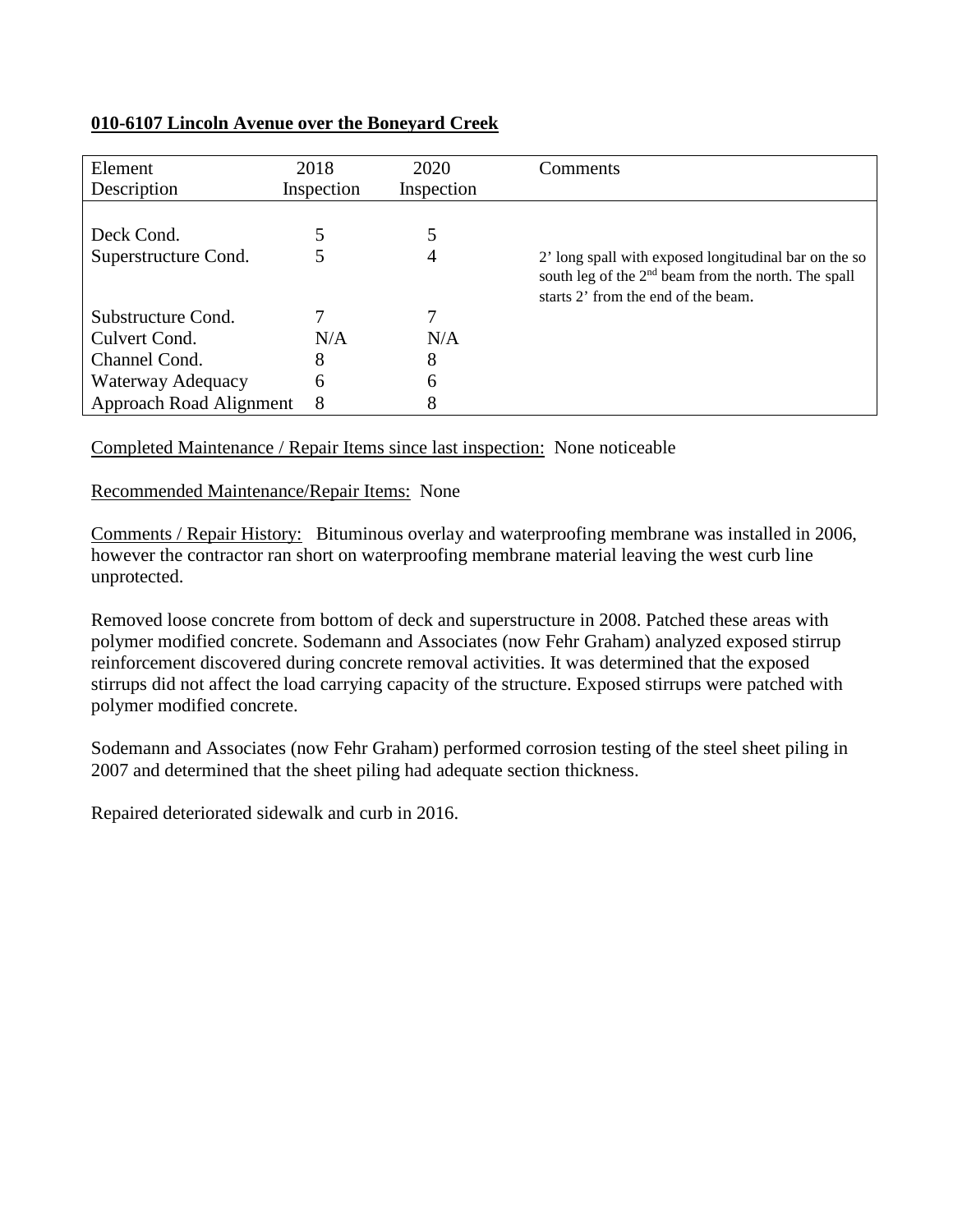#### **010-6108 Busey Avenue over the Boneyard Creek**

| Element<br>Description  | 2018<br>Inspection | 2020<br>Inspection | Comments                                          |
|-------------------------|--------------------|--------------------|---------------------------------------------------|
|                         |                    |                    |                                                   |
|                         |                    |                    |                                                   |
| Deck Cond.              |                    |                    |                                                   |
| Superstructure Cond.    |                    |                    | Several beam patches are starting to sound hollow |
| Substructure Cond.      |                    |                    |                                                   |
| Culvert Cond.           | N/A                | N/A                |                                                   |
| Channel Cond.           | 8                  | 8                  |                                                   |
| Waterway Adequacy       |                    |                    |                                                   |
| Approach Road Alignment | 8                  | 8                  |                                                   |

Completed Maintenance / Repair Items since last inspection: none noticeable

Recommended Maintenance/Repair Items: Sweep deck and clean deck drains.

Comments / Repair History: Bituminous overlay and waterproofing membrane installed fall 2005. PVC deck drain extensions were installed by operations in fall of 2004 to help protect superstructure from chloride damage.

Removed loose concrete from bottom of deck and superstructure in 2008. Patched these areas with polymer modified concrete. Sodemann and Associates (now Fehr Graham) analyzed flexure cracks discovered during concrete removal activities. It was determined that the flexure cracks did not affect the load carrying capacity of the structure.

Sodemann and Associates (now Fehr Graham) performed corrosion testing of the steel sheet piling in 2007 and determined that the sheet piling had adequate section thickness.

Repaired sinkhole at NE corner of bridge.

Applied reflectors to guard rail to aid motorist visibility of railings in 2009.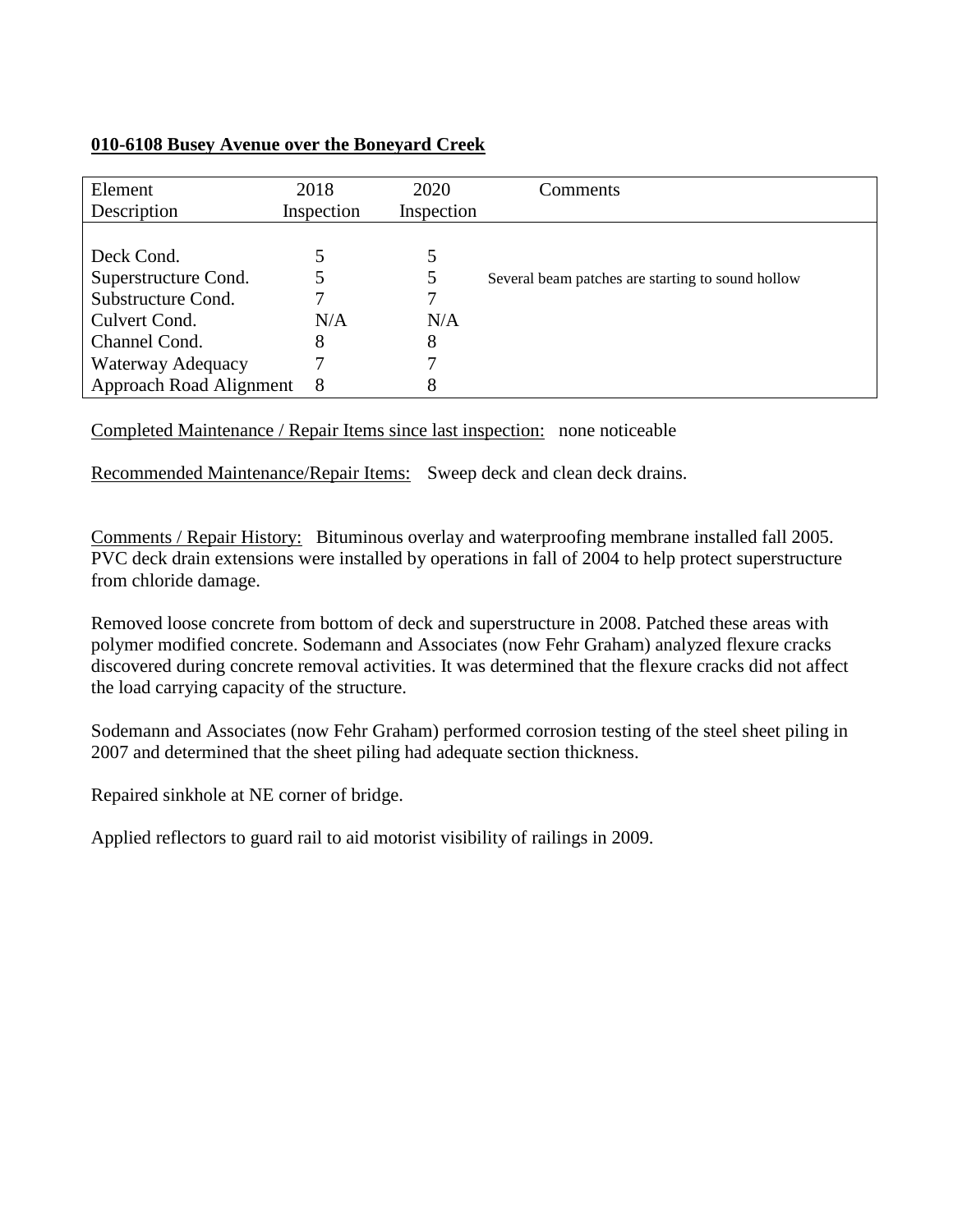| Element<br>Description             | 2018<br>Inspection | 2020<br>Inspection | Comments                                                                                                                                                  |
|------------------------------------|--------------------|--------------------|-----------------------------------------------------------------------------------------------------------------------------------------------------------|
| Deck Cond.<br>Superstructure Cond. |                    | 3                  | Minor spalling bottom of some beams<br>spalls exposing longitudinal reinforcement several<br>beams including in the end 4' (additional comments<br>below) |
| Substructure Cond.                 |                    |                    |                                                                                                                                                           |
| Culvert Cond.                      | h                  | 6                  |                                                                                                                                                           |
| Channel Cond.                      | 8                  | 8                  |                                                                                                                                                           |
| Waterway Adequacy                  |                    | 7                  |                                                                                                                                                           |

## **010-6111 Thornburn Tunnel (Phillips Recreation Center) over the Boneyard Creek**

Completed Maintenance / Repair Items since last inspection: None noticeable

Recommended Maintenance/Repair Items: The results of this report were reported to the bridge office due to the concerns of the noted superstructure conditions. The Bridge office will inspect and report their findings. Repairs and/or load posting may be required.

Comments / Repair History: The culvert portion of this tunnel is an older structure with past heavy patching performed by the 1996 Bridge Repair Project; these patches have held well but continued deterioration is evidenced at two additional locations.

Bituminous overlay and waterproofing membrane installed fall 2006. Chain link fence at south end of this tunnel was replaced and posts / crossbars repainted in fall 2006.

Removed loose concrete from bottom culvert deck and sides in 2008. Patched these areas with polymer modified concrete.

Sodemann and Associates (now Fehr Graham) performed corrosion testing of the steel sheet piling in 2007 and determined that the sheet piling had adequate section thickness.

Superstructure comments continued as follows:

8th bm from east – spalled on each leg within 4' from the end w/exposed longitudinal reinforcement  $12<sup>th</sup>$  beam from east – spall in center west leg w/exposed longitudinal reinforcement  $43<sup>rd</sup>$  bm from the east – spalled at north end  $\frac{3}{4}$  w/exposed longitudinal reinforcement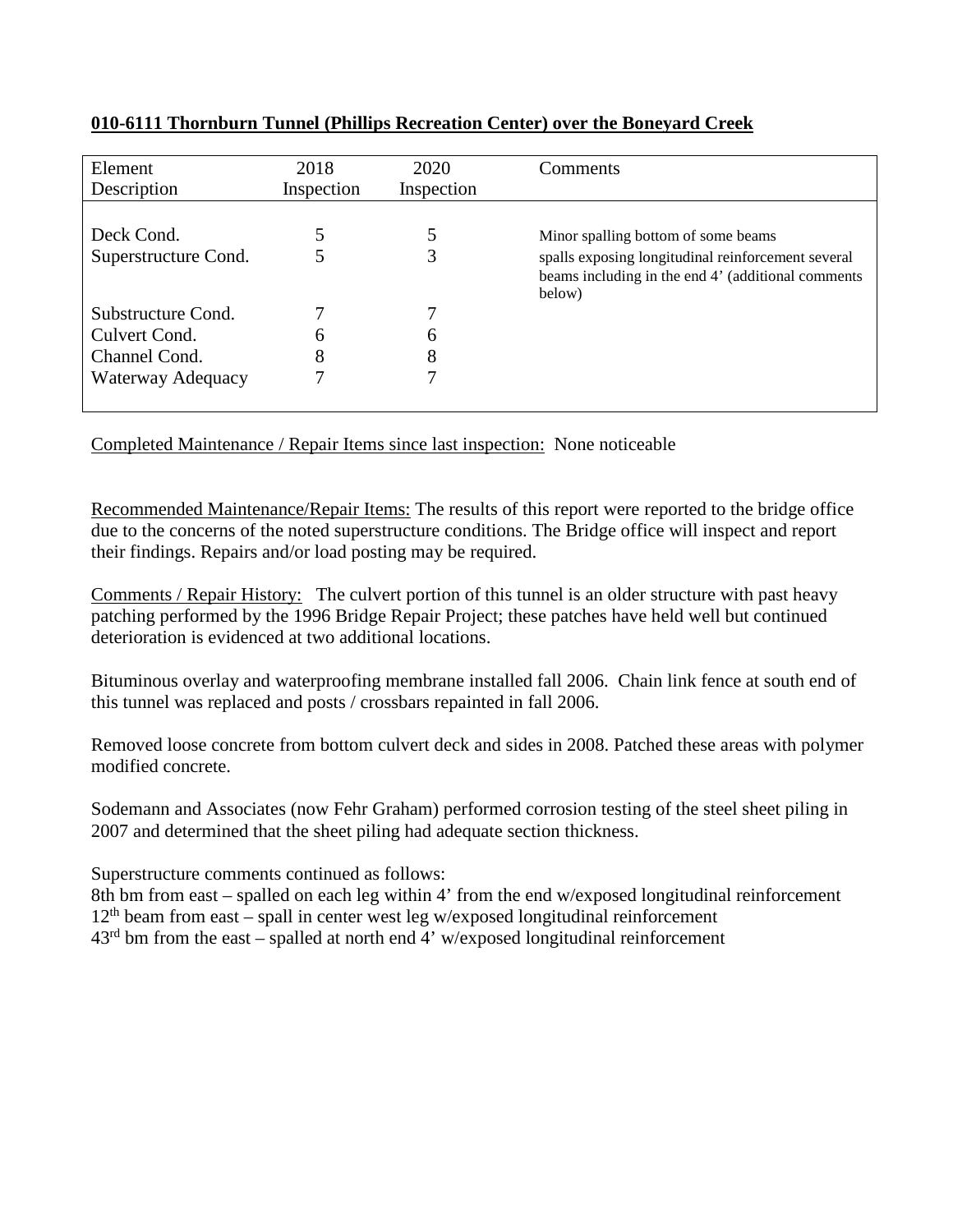## **010-6112 McCullough Street over the Boneyard Creek**

| Element<br>Description    | 2018<br>Inspection | 2020<br>Inspection | Comments |
|---------------------------|--------------------|--------------------|----------|
|                           |                    |                    |          |
| Deck Cond.                |                    |                    |          |
| Superstructure Cond.      |                    |                    |          |
| Substructure Cond.        | 6                  | 6                  |          |
| Culvert Cond.             | N/A                | N/A                |          |
| Channel Cond.             | 8                  | 8                  |          |
| Waterway Adequacy         |                    |                    |          |
| Approach Road Alignment 8 |                    | 8                  |          |
|                           |                    |                    |          |

Completed Maintenance / Repair Items since last inspection: None noticeable

## Recommended Maintenance/Repair Items: None

Recommended Repairs: There is a section of sidewalk at the SE corner of bridge that has settled 1 1/4" that should be fixed as it is a trip hazard.

Comments / Repair History: The culvert top slab was patched at several locations by the 1996 Bridge Repair Project, the patches look good. Steel sheet piling downstream of this structure was fitted with the concrete knee wall in 1998. The knee wall remains in good condition.

Sidewalks were replaced at northwest & southwest corners of Stoughton and McCullough Streets intersection for ADA compliance in 2005. Brick and mortar plugged abandoned storm outfall at the southeast corner of the structure in winter 2004.

Removed loose concrete from bottom of culvert deck and sides in 2008. Patched these areas with polymer modified concrete.

Removed and replaced concrete wearing surface, approach pavement, and curb and gutter in 2007.

In 2011 Midwest Engineering Services took two concrete core samples (one for each travel lane) from the culvert and street pavement. Concrete compressive strengths from core samples exceeded IDOT recommended 3,500 psi design guideline.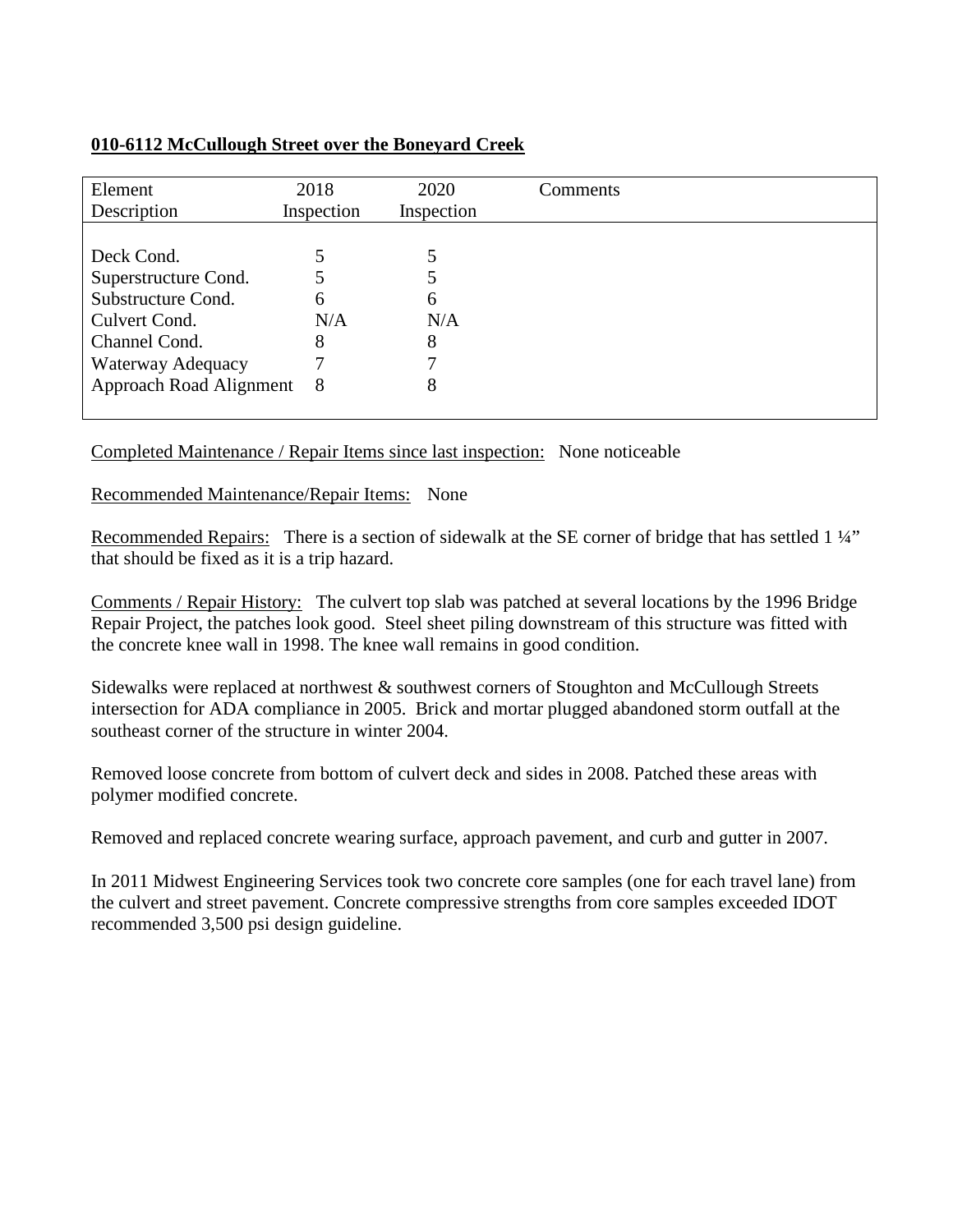| Element                 | 2018       | 2020       | Comments                                             |
|-------------------------|------------|------------|------------------------------------------------------|
| Description             | Inspection | Inspection |                                                      |
|                         |            |            |                                                      |
| Deck Cond.              | N/A        | N/A        |                                                      |
| Superstructure Cond.    | N/A        | N/A        |                                                      |
| Substructure Cond.      | N/A        | N/A        |                                                      |
| Culvert Cond.           | 6          | 6          | 3' wide scattered delaminations throughout, isolated |
|                         |            |            | spall with exposed reinforcement                     |
| Channel Cond.           | 8          | 8          |                                                      |
| Waterway Adequacy       | 7          |            |                                                      |
| Approach Road Alignment | 8          | 8          |                                                      |

## **010-6113 Main Street Tunnel over the Boneyard Creek**

Completed Maintenance / Repair Items since last inspection: None noticeable

Recommended Maintenance/Repair Items: None

Comments / Repair History: 1996 Bridge Repair Shotcrete efforts are sound and have held well.

Curb & gutter and sidewalks over this structure have been replaced over the last couple of years. New inlets have improved drainage around the structure.

In 2011 Midwest Engineering Services took two concrete core samples (one for each travel lane) from the culvert and street pavement. Concrete compressive strengths from core samples exceeded IDOT recommended 3,500 psi design guideline.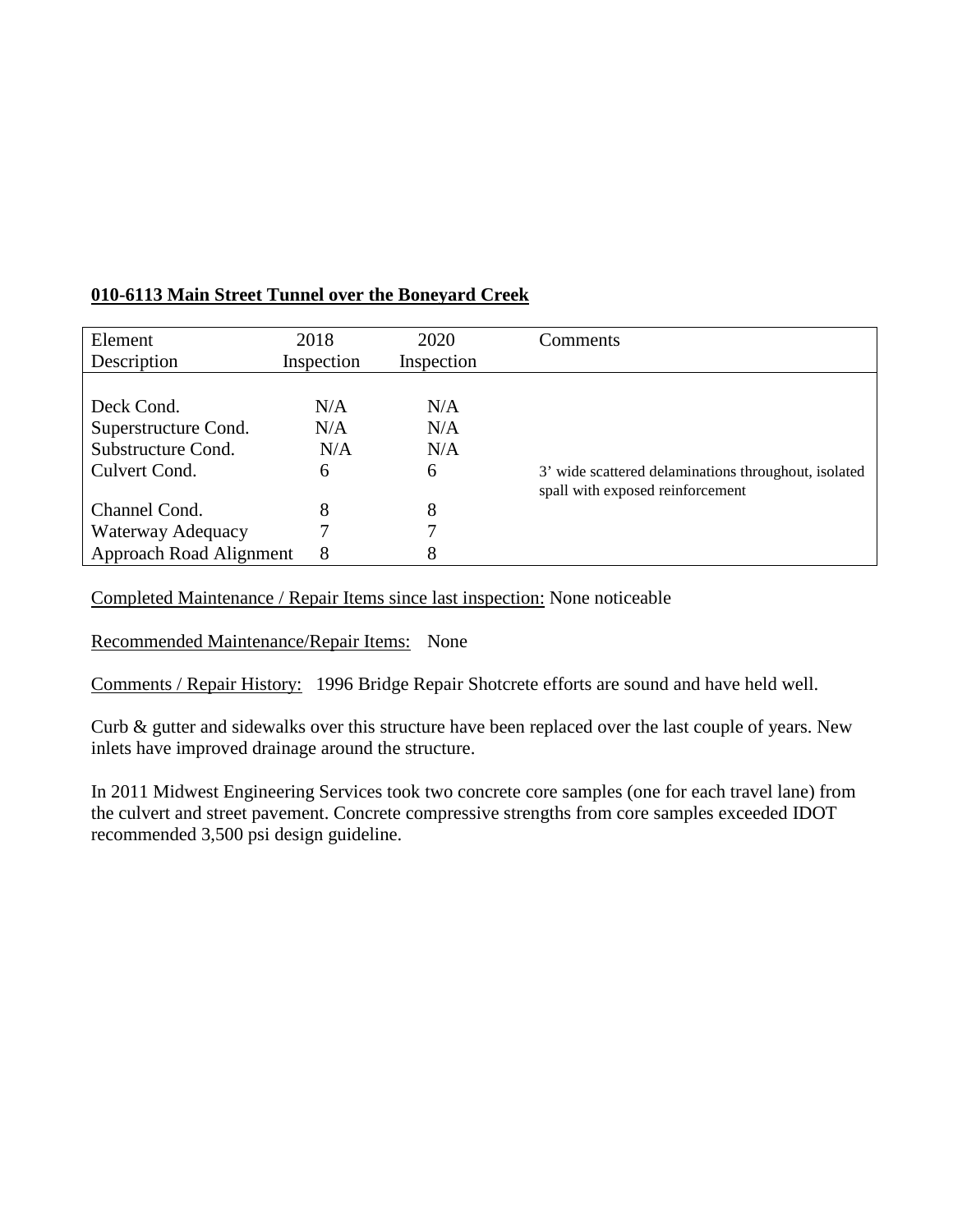| Element                 | 2018       | 2020       | Comments |
|-------------------------|------------|------------|----------|
| Description             | Inspection | Inspection |          |
|                         |            |            |          |
| Deck Cond.              | N/A        | N/A        |          |
| Superstructure Cond.    | N/A        | N/A        |          |
| Substructure Cond.      | N/A        | N/A        |          |
| Culvert Cond.           | 8          | 8          |          |
| Channel Cond.           | 7          |            |          |
| Waterway Adequacy       |            |            |          |
| Approach Road Alignment | 8          |            |          |

## **010-6127 South Race Street over the McCullough Creek**

Completed Maintenance / Repair Items since last inspection: none noticeable

Recommended Maintenance/Repair Items: None

Comments / Repair History:

This structure was replaced in 2001 with double 5' tall x 7' span box culverts, monitoring since that time has proven stable site conditions and adequate performance of the culverts.

In 2018 received an oil and chip seal pavement preservation treatment.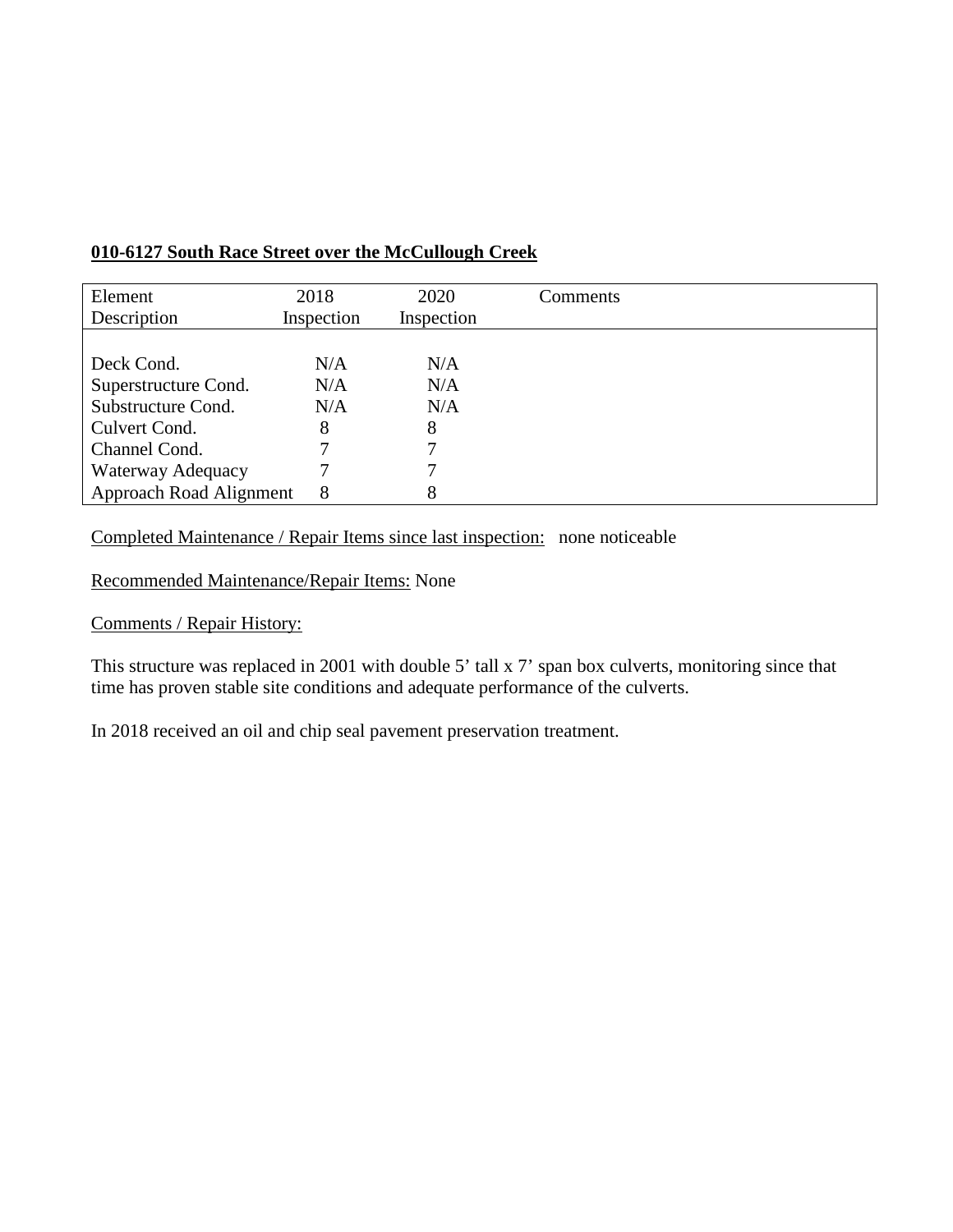## **010-6131 Airport Road Culvert over Un-Named Ditch**

| Element<br>Description  | 2018<br>Inspection | 2020<br>Inspection | Comments |
|-------------------------|--------------------|--------------------|----------|
|                         |                    |                    |          |
| Deck Cond.              | N/A                | N/A                |          |
| Superstructure Cond.    | N/A                | N/A                |          |
| Substructure Cond.      | N/A                | N/A                |          |
| Culvert Cond.           |                    |                    |          |
| Channel Cond.           |                    |                    |          |
| Waterway Adequacy       | 6                  | 6                  |          |
| Approach Road Alignment | 8                  | 8                  |          |

Completed Maintenance / Repair Items since last inspection: None noticeable

Recommended Maintenance/Repair Items: None

Comments / Repair History:

Added 10-ft corrugated metal extension to each side in 2014 as part of road reconstruction project.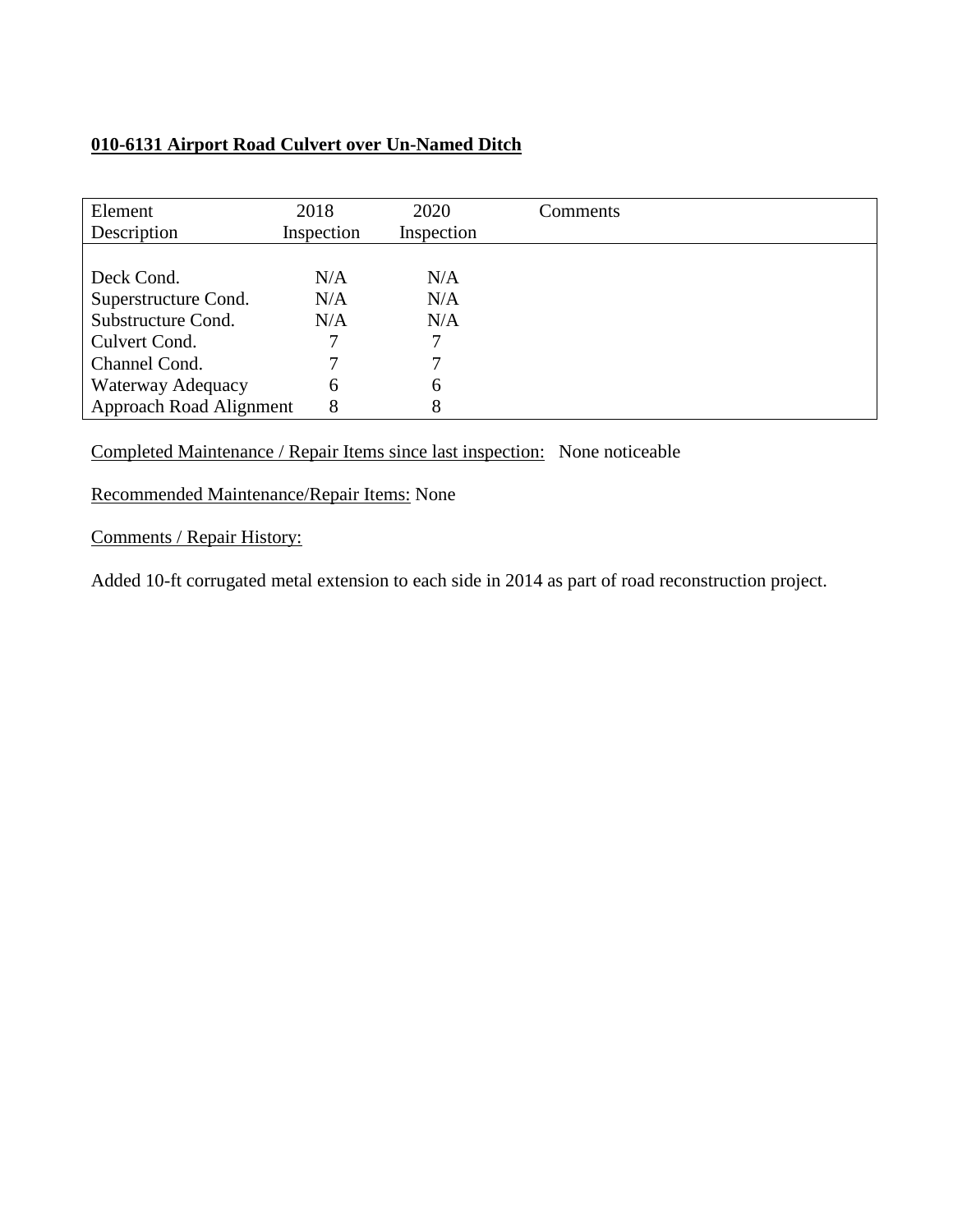## **010-6133 Landscape Recycling Center Entrance Road Culvert over the Butzow Ditch**

| Element                        | 2018       | 2020       | Comments |
|--------------------------------|------------|------------|----------|
| Description                    | Inspection | Inspection |          |
|                                |            |            |          |
| Deck Cond.                     | N/A        | N/A        |          |
| Superstructure Cond.           | N/A        | N/A        |          |
| Substructure Cond.             | N/A        | N/A        |          |
| Culvert Cond.                  | 7          |            |          |
| Channel Cond.                  |            |            |          |
| Waterway Adequacy              | 8          | 8          |          |
| <b>Approach Road Alignment</b> | 8          | 8          |          |

Completed Maintenance / Repair Items since last inspection: Vegetation downstream may have been cleared, flowable fill placed on slopes

Recommended Maintenance/Repair Items: Continue herbicide application at each end in channel

Comments / Repair History:

Installed new oil and chip surface over the culvert in summer 2007.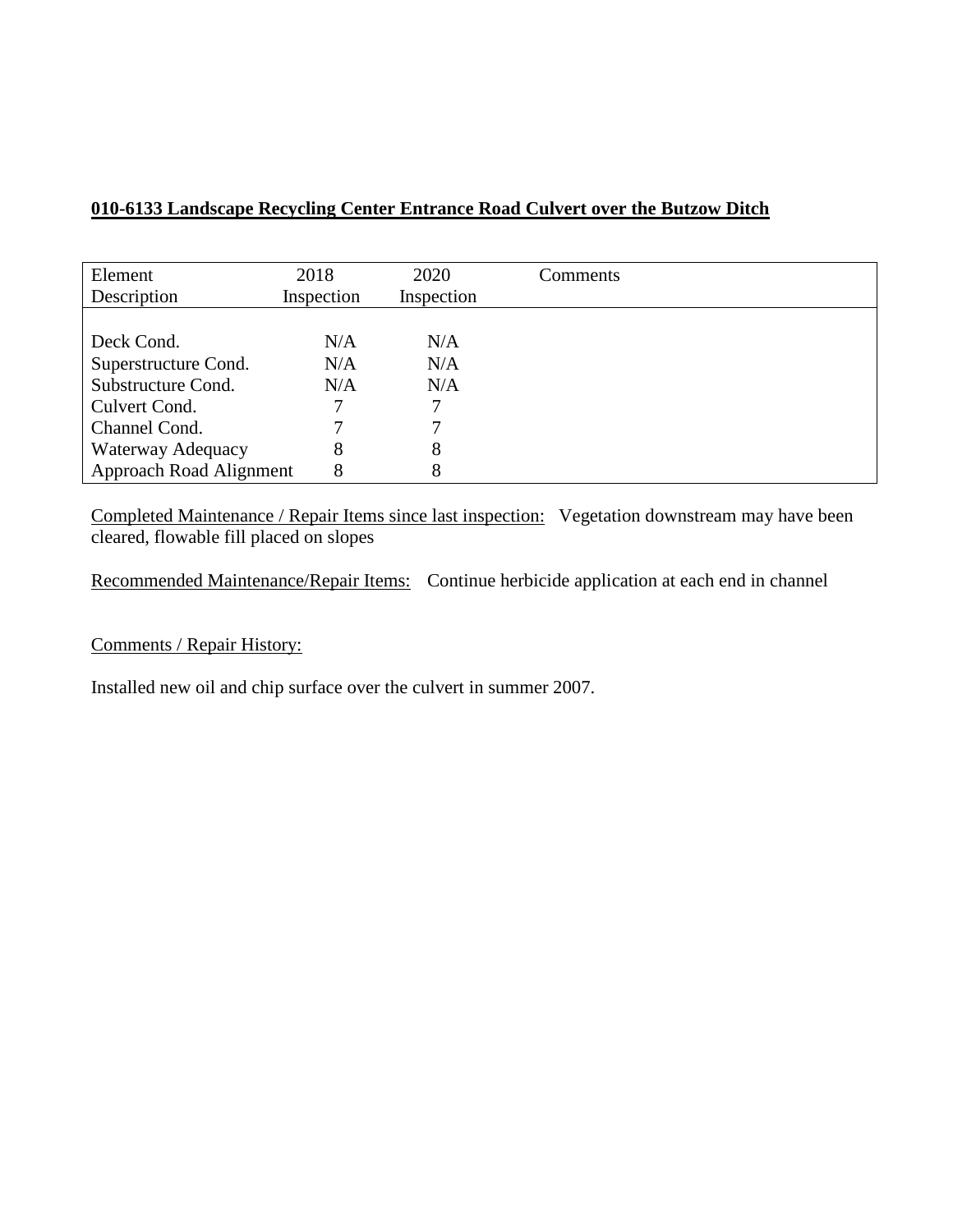## **010-6134 Washington Street Bridge over Un-named Ditch**

| Element<br>Description  | 2018<br>Inspection | 2020<br>Inspection | Comments                                                                                       |
|-------------------------|--------------------|--------------------|------------------------------------------------------------------------------------------------|
|                         |                    |                    |                                                                                                |
| Deck Cond.              |                    | 3                  | same as 59 (deck beams)                                                                        |
| Superstructure Cond.    |                    | 3                  | See comments below                                                                             |
| Substructure Cond.      | 4                  | 4                  | Section loss of concrete up to 30% in west abutment<br>wall in addition to slight undercutting |
| Culvert Cond.           | N/A                | N/A                |                                                                                                |
| Channel Cond.           |                    |                    |                                                                                                |
| Waterway Adequacy       | 6                  | 6                  |                                                                                                |
| Approach Road Alignment | 8                  | 8                  |                                                                                                |

Completed Maintenance / Repair Items since last inspection: None noticeable

Recommended Maintenance/Repair Items: The Inspection report for this structure was submitted to the IDOT Bridge Office for further inspection and load rating. The structure was previously inspected and load rated by the IDOT Bridge Office in 2010 and was rated high enough at that time to avoid posting of loads. The PPC deck beams have noticeably deteriorated since that time. The guardrail on the north side is loose due to the deterioration of the fascia beam. Once IDOT has finalized their inspection and rating repairs and/or posting may be required. At the least the fascia beam should be repaired to support the guardrail.

## Comments / Repair History:

The structure consists of precast prestressed concrete (PPC) deck beams on the north 20' of the bridge width, and  $(8)$  10-1/2"x6" steel "I" beams making up the other 10'. The steel beams are capped with a 5-1/2" thick concrete deck. The structure length is 18'-0" back to back of abutments. The superstructure sits directly on lead or neoprene bearing pads transferring load to the concrete abutments and footings. Curb drainage flumes adjoin the structure at the northwest and northeast corners of the structure. The structure crosses a natural bottomed drainage ditch tributary to the Saint Joseph Drainage District storm sewer inlet on the south side of Washington Street. Pedestrian access is provided by a separate wooden sidewalk structure on the north side of the road bridge.

Low flow channel under drain was constructed by city in 2005.

In 2018 received an oil and chip seal pavement preservation treatment.

## 2020 superstructure comments:

The north PPC fascia beam is spalled exposing 1 bottom strand and additional longitudinal cracks appear on the south 6"-8" bottom edge. 2 other beams have longitudinal cracks at center span.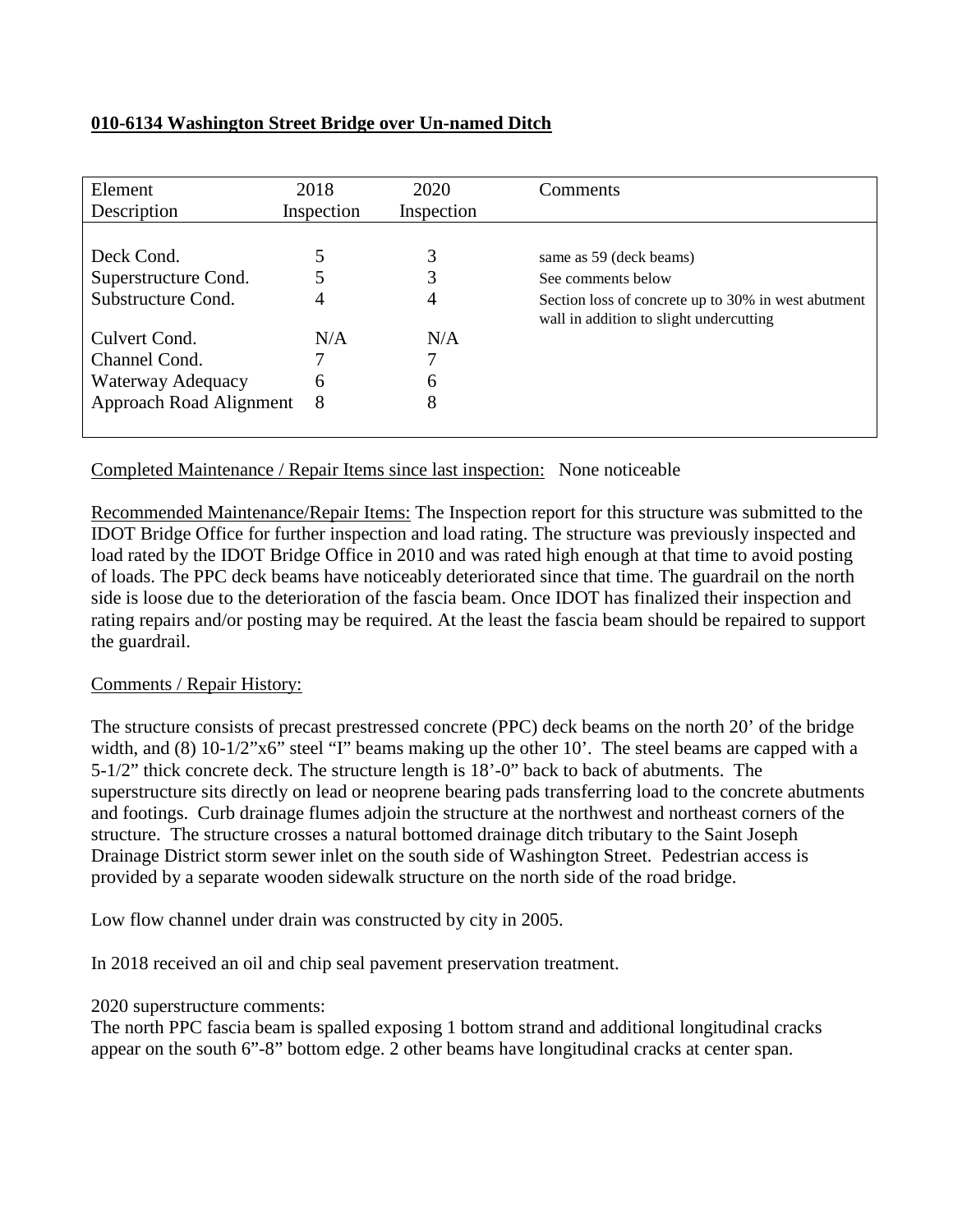The north most steel beam has no web below the poured concrete deck which encases half of the web. Timber blocking extends from the bottom of the deck to bottom flange providing some support to the deck.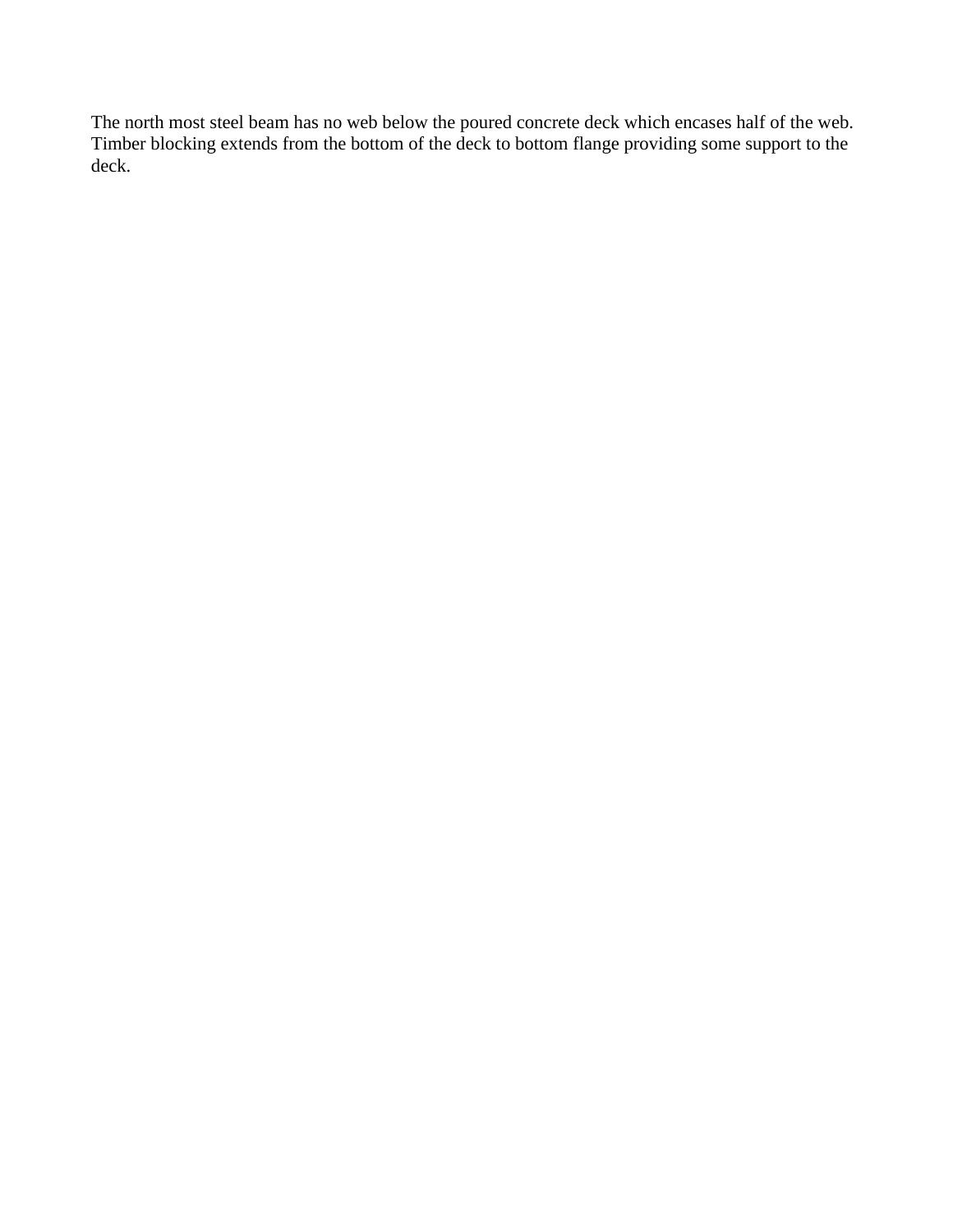## **010-6135 Stone Creek Blvd (Roadway over golf cart path)**

| Element<br>Description  | 2018<br>Inspection | 2020<br>Inspection | Comments |
|-------------------------|--------------------|--------------------|----------|
|                         |                    |                    |          |
| Deck Cond.              | N/A                | N/A                |          |
| Superstructure Cond.    | N/A                | N/A                |          |
| Substructure Cond.      | N/A                | N/A                |          |
| Culvert Cond.           | 8                  | 8                  |          |
| Channel Cond.           | N/A                | N/A                |          |
| Waterway Adequacy       | N/A                | N/A                |          |
| Approach Road Alignment | 8                  | 8                  |          |

Completed Maintenance / Repair Items since last inspection: None noticeable

Recommended Maintenance/Repair Items: None

Comments / Repair History:

Constructed in 2000+/- by the Stone Creek development as an addition to the City of Urbana. This is a precast concrete arch culvert approximately 50' in length with a clear span of 12'-0". The structure has cast in place wing and headwalls. Painted steel pedestrian railings with barrier curb on the roadways. The roadway is divided by a grass strip median with a center bike path.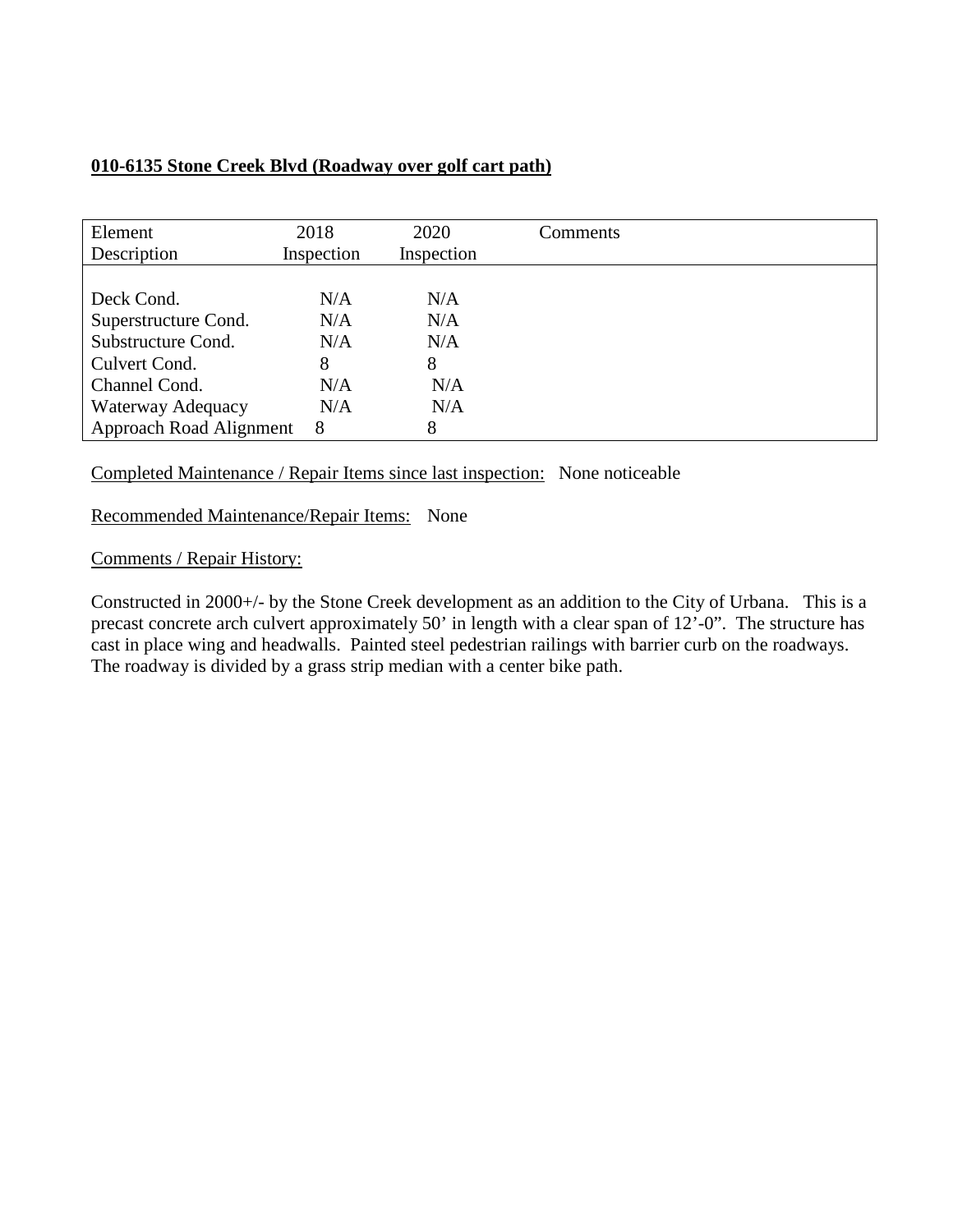## **PED-12 High Cross Road Pedestrian Bridge**

| Element<br>Description  | 2018<br>Inspection | 2020<br>Inspection | Comments |
|-------------------------|--------------------|--------------------|----------|
|                         |                    |                    |          |
| Deck Cond.              | 8                  | 8                  |          |
| Superstructure Cond.    | 8                  | 8                  |          |
| Substructure Cond.      | 8                  | 8                  |          |
| Culvert Cond.           | N/A                | N/A                |          |
| Channel Cond.           | Q                  | 9                  |          |
| Waterway Adequacy       | 9                  | 9                  |          |
| Approach Road Alignment | N/A                | N/A                |          |

Completed Maintenance / Repair Items since last inspection: None noticeable

Recommended Maintenance Items: Continue semi-annual herbicide applications on riprap under bridge.

Recommended Repairs: None

Comments / Repair History:

Constructed in 2012.

## **Inspection Summary:**

Of the 26 structures inspected this year the superstructure ratings were as follows:

9 structures received "Good" ratings. 11 structures received "Fair" ratings. Four structures (Washington Street (SN 010-6134), Coler Avenue (SN 010-6109), Thornburn Tunnel (SN 010-6111) and N. Lincoln (SN 010-6107 over Boneyard ) received poor ratings.

2 structures received poor ratings at the substructure units, N. Broadway (SN 010-6128) and Washington Street (SN 010-6134).

Two non-NBIS structures, SN 010-6134 and SN 010-6111 which received poor ratings were submitted to IDOT for further inspection and load rating.

The NBIS structures that received poor ratings will be evaluated by IDOT as a part of their NBIS program.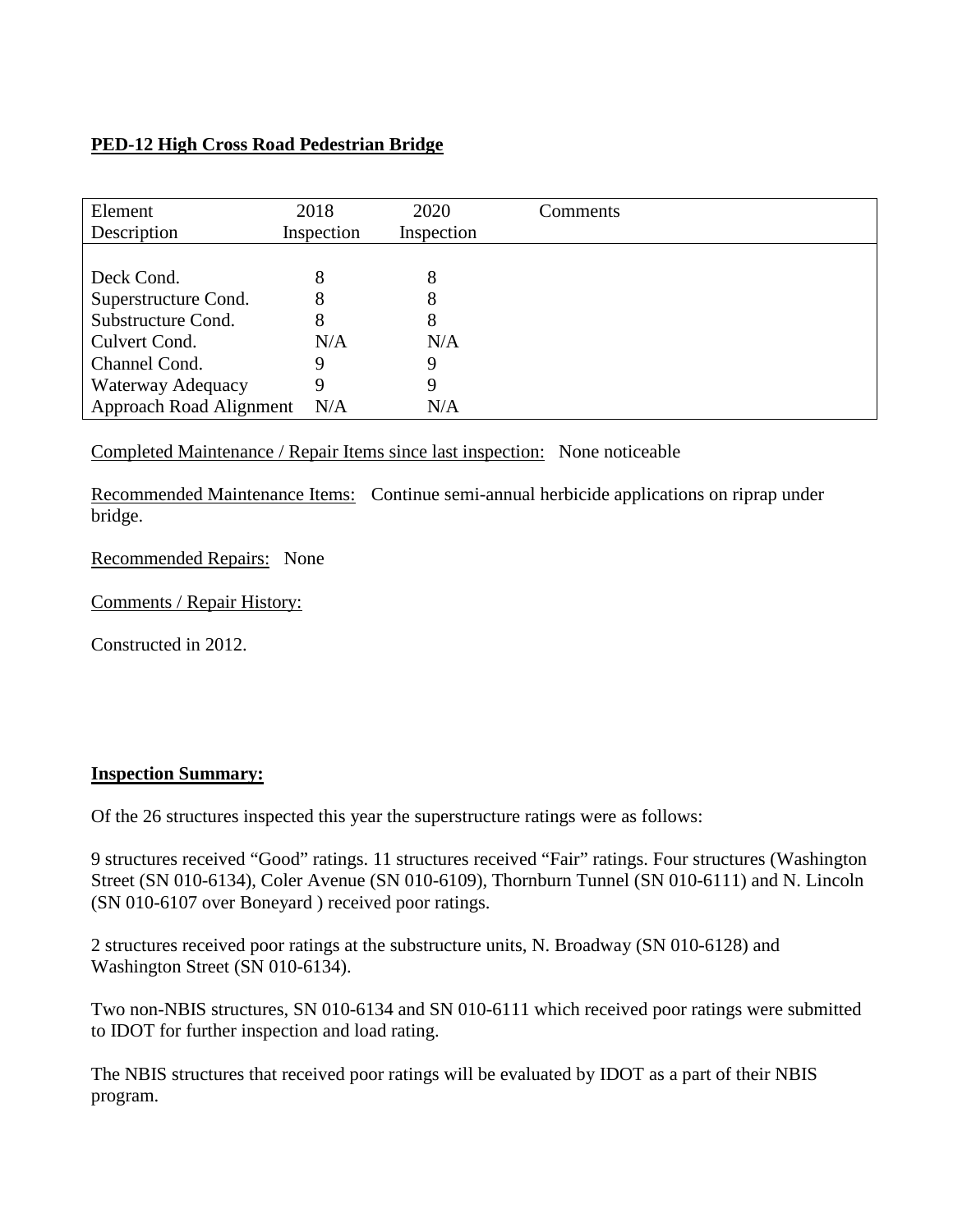Recommended repairs were as follows:

SN 010-4272 - Perkins road **-** Reshape west bank under structure from 5' each side of the structure & cover with riprap. Anchor the riprap into the existing bank at each end and at the channel. Channel cross sections are included at the end of the report for reference.

SN 010-4556 - Olympian Drive - Remove vegetation from the west slope wall.

SN 010-6109 - Clean deck drains, apply herbicide on the chain link fence areas within ROW to avoid visibility issues.

SN 010-6112 - McCullough - Fix settled section of sidewalk at SE corner.

SN 010-6128 - N. Broadway - Consideration of concrete repairs at the piers is recommended to protect reinforcement from deterioration. (The piers will be evaluated by IDOT)

SN 010-6136 - Race Street - Repair detached corner of Stone Fascia at bottom northwest corner.

SN 010-6108 - Busey - Sweep deck and clean deck drains.

SN 010-6133 - LRC Entrance - Continue herbicide application at each end in channel

SN 010-6134 – Washington Street - Under IDOT review - the fascia beam should be repaired or other means of support for the guardrail.